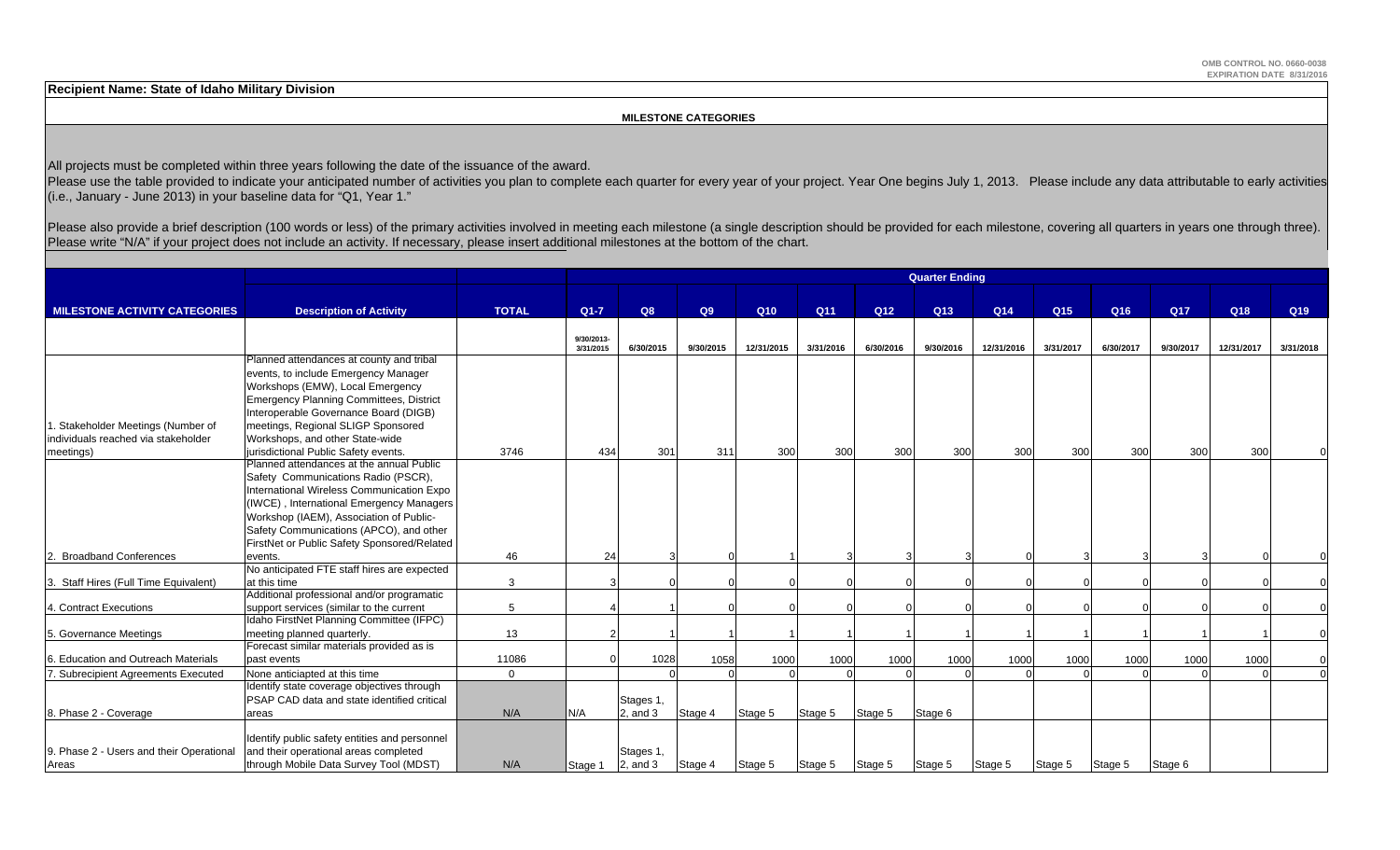|                                   | Data gathering on basic application useage |     |         | Stages 1 |         |         |                |          |         |      |     |     |  |
|-----------------------------------|--------------------------------------------|-----|---------|----------|---------|---------|----------------|----------|---------|------|-----|-----|--|
| 10. Phase 2- Capacity Planning    | completed through MDST                     | N/A | Stage 1 | and :    | Stage 4 | Stage 5 | <b>Stage 5</b> | Stage 5  | Stage 6 |      |     |     |  |
|                                   | Provide information on current mobile data |     |         |          |         |         |                |          |         |      |     |     |  |
| 11. Phase 2 - Current             | providers and current state procurement    |     |         | Stages 1 |         |         |                |          |         |      |     |     |  |
| Providers/Procurement             | processes completed through MDST.          | N/A | Stage 1 |          | Stage 4 | Stage 5 | Stage 5        | Stage to | Stage 6 |      |     |     |  |
|                                   | Document the State plan review and         |     |         |          |         |         |                |          |         |      |     |     |  |
| 12. Phase 2 - State Plan Decision | decision-making process.                   | N/A | N/A     | N/A      | N/A     |         | N/A            |          | IN/A    | IN/A | N/A | N/A |  |

According to the Paperwork Reduction Act, as amended, no persons are required to respond to a collection of information unless it displays a valid OMB Control Number. The valid OMB control number for this information colle information is estimated to average 3 hours per response, including time for reviewing instructions, searching existing data sources, gathering and maintaining the data needed, and completing and reviewing the collection o 7324, Washington, D.C. 20230.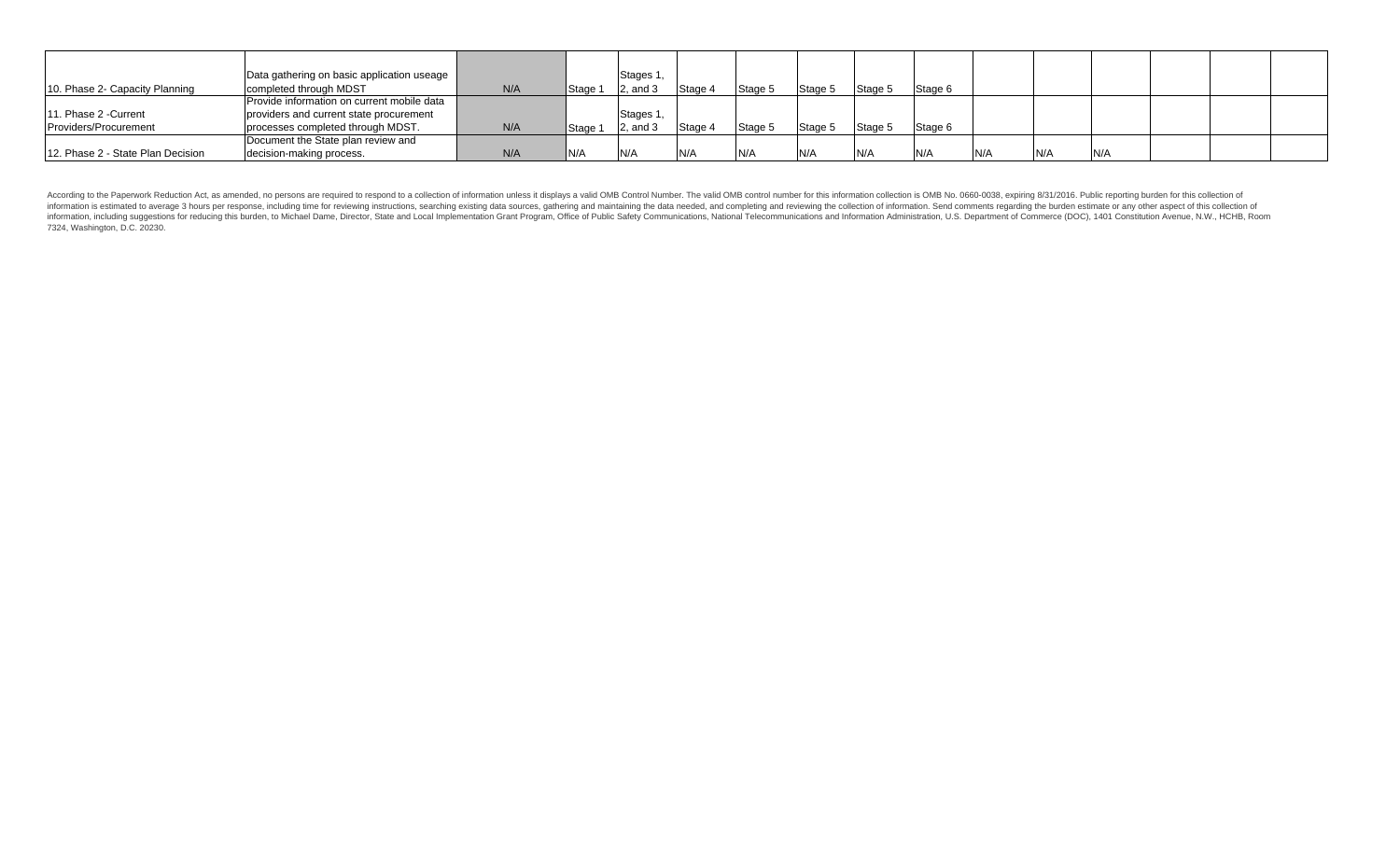**OMB CONTROL NO. 0660-0038EXPIRATION DATE 8/31/2016**

#### **Recipient Name: State of Idaho Military Division**

#### **Cost Class Category Federal Expenditures**

The completion of your project budget (federal funds) should be reported in the quarter you are anticipating expending the funds. Year One begins July 1, 2013. Please include any data attributable to early activities (i.e. Year 1."

| <b>Quarterly Cost Category</b>       | <b>TOTAL</b>   |                           | <b>Quarter Ending</b>                                                                      |           |                                                                     |                 |                 |                                           |                 |                                          |                 |                 |                                                                                                                                                                                                   |              |
|--------------------------------------|----------------|---------------------------|--------------------------------------------------------------------------------------------|-----------|---------------------------------------------------------------------|-----------------|-----------------|-------------------------------------------|-----------------|------------------------------------------|-----------------|-----------------|---------------------------------------------------------------------------------------------------------------------------------------------------------------------------------------------------|--------------|
| <b>Expenditures</b>                  | <b>FEDERAL</b> | $Q1 - 7$                  | Q8                                                                                         | Q9        | Q10                                                                 | Q <sub>11</sub> | Q <sub>12</sub> | Q <sub>13</sub>                           | Q <sub>14</sub> | Q <sub>15</sub>                          | Q <sub>16</sub> | Q <sub>17</sub> | Q <sub>18</sub>                                                                                                                                                                                   | Q19          |
|                                      |                |                           |                                                                                            |           |                                                                     |                 |                 |                                           |                 |                                          |                 |                 |                                                                                                                                                                                                   |              |
|                                      |                | 9/30/2013-3/31/15         | 6/30/2015                                                                                  | 9/30/2015 | 12/31/2015                                                          | 3/31/2016       | 6/30/2016       | 9/30/2016                                 | 12/31/2016      | 3/31/2017                                | 6/30/2017       | 9/30/2017       | 12/31/2017                                                                                                                                                                                        | 3/31/2018    |
| a. Personnel                         | \$614,543.00   | \$147.382.00 \$188.628.00 |                                                                                            |           | \$227,777.50 \$266,927.00 \$306,076.50 \$345,226.00                 |                 |                 | \$384,375.50                              | 423.525.00 \$   | 462.674.50 \$                            | 501,824.00      | 540.973.50 \$   | 580,123.00                                                                                                                                                                                        | 614,543.00   |
| b. Fringe Benefits                   | \$245,817.00   |                           | 57,565.00 \$73,030.37 \$91,140.96 \$107,422.65 \$123,704.34 \$139,986.03 \$156,267.72 \$   |           |                                                                     |                 |                 |                                           | 172.549.41 \$   | 188,831.10 \$                            | 205.112.79      | 221,394.48 \$   | 237.676.17                                                                                                                                                                                        | 245,817.00   |
| c. Travel                            | \$197,046.00   |                           | 34.748.00 \$ 53.191.30                                                                     |           | \$ 61.630.96 \$ 75.913.59 \$ 90.196.22 \$105.272.34 \$120.348.46 \$ |                 |                 |                                           | 135.424.58 \$   | 150,500,70 \$                            | 165.576.82      | 180.652.94 \$   | 195.729.06                                                                                                                                                                                        | 197,046.00   |
| d. Equipment                         | \$0.00         |                           |                                                                                            |           |                                                                     |                 |                 |                                           |                 |                                          |                 |                 |                                                                                                                                                                                                   |              |
| e. Supplies                          | \$40,703.00    |                           | 14,394.00 \$ 23,361.97 \$ 23,361.97 \$ 25,829.97 \$ 28,297.97 \$ 30,765.97 \$ 32,733.97 \$ |           |                                                                     |                 |                 |                                           | 35,201.97 \$    | 37.214.54 \$                             | 39.227.11       | 40.703.00 \$    | 40,703.00                                                                                                                                                                                         | 40,703.00    |
| f. Contractual                       | \$279.701.00   |                           | 13.840.00 \$ 24.200.11                                                                     |           | \$ 27.902.01 \$ 80.253.79                                           |                 |                 | \$132,605.57 \$184,957.35 \$209,957.35 \$ | 209,957.35 \$   | 227.393.39 \$                            | 244.829.43      | 262.264.96 \$   | 279.701.00                                                                                                                                                                                        | 279,701.00   |
| g. Construction                      | \$0.00         | \$0.00                    | \$0.00                                                                                     | \$0.00    | \$0.00                                                              | \$0.00          | \$0.00          | \$0.00                                    | \$0.00          | \$0.00                                   | \$0.00          | \$0.00          | \$0.00                                                                                                                                                                                            |              |
| h. Other                             | \$16.142.00    | 2,374.00 \$               | 3.708.85                                                                                   | 3.708.85  | 5,155.17                                                            | 5,431.77        | 6,831.7<br>- 35 | 6.831<br>-SS                              | 10.331.         | 10,331.77                                | 11.196.00       | 12.642.00 \$    | 16.142.00                                                                                                                                                                                         | 16,142.00    |
| i. Total Direct Charges (sum of a-h) | \$1.393.952.00 |                           | 270.303.00 \$366.120.60                                                                    |           | \$435,522.25 \$561,502.17 \$686,312.37 \$813,039.46 \$910,514.77 \$ |                 |                 |                                           |                 | 986.990.08 \$1.076.946.00 \$1.167.766.15 |                 |                 |                                                                                                                                                                                                   | 1,393,952.00 |
| j. Indirect Charges                  | \$96,290.00    |                           | 20,495.00 \$ 26,132.69 \$ 31,991.85 \$ 39,136.09 \$ 46,280.33 \$ 53,424.57 \$ 60,568.81 \$ |           |                                                                     |                 |                 |                                           | 67.713.05 \$    | 74.857.29 \$                             | 82.001.53       | 89.145.77 \$    | 93.059.77                                                                                                                                                                                         | 96,290.00    |
| k. TOTAL (sum i and i)               | \$1.490.242.00 |                           |                                                                                            |           |                                                                     |                 |                 |                                           |                 |                                          |                 |                 | \$ 290,798.00 \$ 392,253.29 \$ 467,514.10 \$ 600,638.26 \$ 732,592.70 \$ 866,464.03 \$ 971,083.58 \$ 1,054,703.13 \$ 1,151,803.29 \$ 1,249,767.68 \$ 1,347,776.65 \$ 1,443,134.00 \$ 1,490,242.00 |              |

#### **Cost Class Category Non-Federal Expenditures**

The completion of your project budget (non-federal, matching funds) should be reported in the quarter you are anticipating expending the funds. Year One begins July 1, 2013. Please include any data attr butable to early ac data for "Q1, Year 1."

| <b>Quarterly Cost Category</b>       | <b>TOTAL</b>       |                     |              |           |                                                  |                           |                 | <b>Quarter Ending</b>                     |                 |               |              |               |               |            |
|--------------------------------------|--------------------|---------------------|--------------|-----------|--------------------------------------------------|---------------------------|-----------------|-------------------------------------------|-----------------|---------------|--------------|---------------|---------------|------------|
| <b>Expenditures</b>                  | <b>NON-FEDERAL</b> | $Q1 - 7$            | Q8           | Q9        | Q10                                              | Q <sub>11</sub>           | Q <sub>12</sub> | Q <sub>13</sub>                           | Q <sub>14</sub> | Q15           | Q16          | Q17           | Q18           | Q19        |
|                                      |                    |                     |              |           |                                                  |                           |                 |                                           |                 |               |              |               |               |            |
|                                      |                    | 9/30/2013-3/31/2015 | 6/30/2015    | 9/30/2015 | 12/31/2015                                       | 3/31/2016                 | 6/30/2016       | 9/30/2016                                 | 12/31/2016      | 3/31/2017     | 6/30/2017    | 9/30/2017     | 12/31/2017    | 3/31/2018  |
| a. Personnel                         | \$73,240.00        | 8,347.00 \$         | 11,438.43 \$ | 16,788.35 | 23,060.76                                        | 29,333.1                  | 35,605.58<br>.ზ | 41,877.99 \$<br>P.                        | 48,150.40       | 54,422.81 \$  | 60,695.22 \$ | 66,967.63 \$  | 73,240.00 \$  | 73,240.00  |
| b. Fringe Benefits                   | \$29,296.00        | 3,260.00 \$         | 7.836.06 \$  | 7,836.06  | 10,335.34                                        | 12,834.62 \$              | 15,333.90       | $$17,833.18$ \$                           | 19,815.68       | 22,314.96 \$  | 24.297.46    | 26,796.72 \$  | 29,296.00 \$  | 29,296.00  |
| c. Travel                            | \$0.00             | \$0.00              | \$0.00       | \$0.00    | \$0.00                                           | \$0.00                    | \$0.00          | \$0.00                                    | \$0.00          | \$0.00        | \$0.00       | \$0.00        | \$0.00        | \$0.00     |
| d. Equipment                         | \$0.00             | \$0.00              | \$0.00       | \$0.00    | \$0.00                                           | \$0.00                    | \$0.00          | \$0.00                                    | \$0.00          | \$0.00        | \$0.00       | \$0.00        | \$0.00        | \$0.00     |
| e. Supplies                          | \$0.00             | \$0.00              | \$0.00       | \$0.00    | \$0.00                                           | \$0.00                    | \$0.00          | \$0.00                                    | \$0.00          | \$0.00        | \$0.00       | \$0.00        | \$0.00        | \$0.00     |
| f. Contractual                       | \$0.00             | \$0.00              | \$0.00       | \$0.00    | \$0.00                                           | \$0.00                    | \$0.00          | \$0.00                                    | \$0.00          | \$0.00        | \$0.00       | \$0.00        | \$0.00        | \$0.00     |
| g. Construction                      | \$0.00             | \$0.00              | \$0.00       | \$0.00    | \$0.00                                           | \$0.00                    | \$0.00          | \$0.00                                    | \$0.00          | \$0.00        | \$0.00       | \$0.00        | \$0.00        | \$0.00     |
| h. Other                             | \$270.025.00       | 50.215.00           | 78.424.97    | 89.225.63 | \$111.825.55                                     | \$134.425.47 \$157.025.39 |                 | \$179,625.31                              | 202.225.23      | 224,825.15    | 237.380      | 257.469.04 \$ | 270.025.00    | 270,025.00 |
| i. Total Direct Charges (sum of a-h) | \$372,561.00       | 61.822.00 \$        |              |           | 97,699.46 \$113,850.04 \$145,221.65              |                           |                 | \$165,310.58 \$185,399.51 \$205,488.44 \$ | 225,577.37      | 245,666.30    | 265,755.23   | 285,844.16 \$ | 372,561.00 \$ | 372,561.00 |
| i. Indirect Charges                  | \$0.00             | \$0.00              | \$0.00       | \$0.00    | \$0.00                                           | \$0.00                    | \$0.00          | \$0.00                                    | \$0.00          | \$0.00        | \$0.00       | \$0.00        | \$0.00        | \$0.00     |
| k. TOTAL (sum i and j)               | \$372,561.00       |                     |              |           | 61,822.00 \$ 97,699.46 \$113,850.04 \$145,221.65 |                           |                 | \$165,310.58 \$185,399.51 \$205,488.44 \$ | 225,577.37 \$   | 245,666.30 \$ | 265,755.23   | 285,844.16 \$ | 372.561.00 \$ | 372,561.00 |

According to the Paperwork Reduction Act, as amended, no persons are required to respond to a collection of information unless it displays a valid OMB Control Number. The valid OMB control number for this information colle information is estimated to average 3 hours per response, including time for reviewing instructions, searching existing data sources, gathering and maintaining the data needed, and completing and reviewing the collection o information, including suggestions for reducing this burden, to Michael Dame, Director, State and Local Implementation Grant Program, Office of Public Safety Communications, National Telecommunications and Information Admi Room 7324, Washington, D.C. 20230.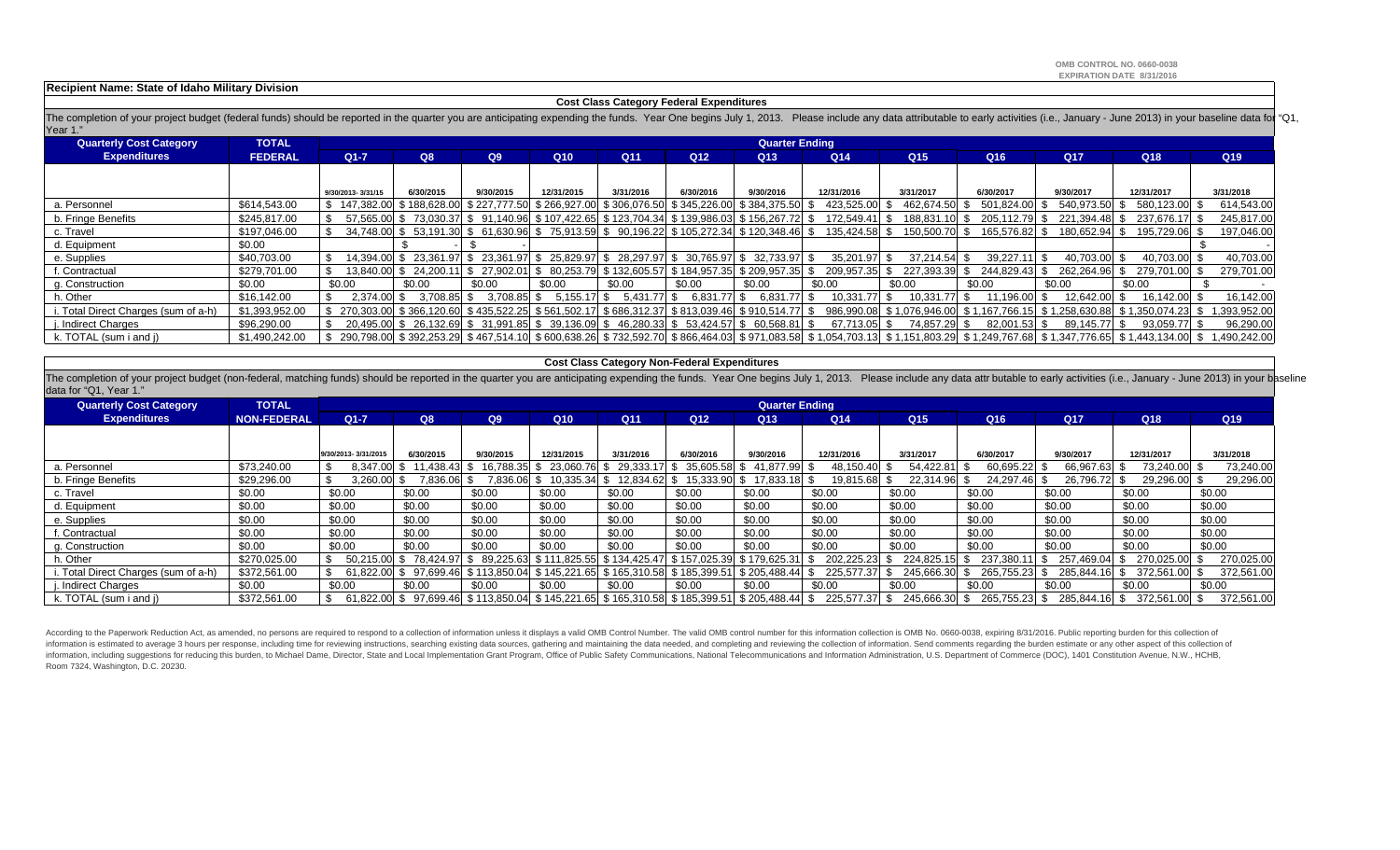| Category                                                                               | Detailed Description of Budget (for full grant period) |                  |                   |           | <b>Breakdown of Costs</b> | Variance   |
|----------------------------------------------------------------------------------------|--------------------------------------------------------|------------------|-------------------|-----------|---------------------------|------------|
| la. Personnel                                                                          | Quantity                                               | <b>Unit Cost</b> | <b>Total Cost</b> | Federal   | <b>Non-Federal</b>        |            |
|                                                                                        |                                                        |                  |                   |           |                           |            |
|                                                                                        |                                                        |                  |                   |           |                           |            |
| Program Manager 4 years. Annual Salary                                                 |                                                        |                  |                   |           |                           |            |
| 71,948.00<br>The Program Manager will spend 100% of                                    |                                                        |                  |                   |           |                           |            |
| the time on SLIGP grant activities for 4                                               |                                                        |                  |                   |           |                           |            |
| years.                                                                                 |                                                        |                  |                   |           |                           |            |
|                                                                                        |                                                        | \$71,948         | \$287,792         | \$287,792 |                           | \$74,630   |
| <b>Project Manager</b>                                                                 |                                                        |                  |                   |           |                           |            |
| One project manager will spend 100% of                                                 |                                                        |                  |                   |           |                           |            |
| time on the project for 3.1 years at annual                                            |                                                        |                  |                   |           |                           |            |
| salary of \$58,562.<br>Outréach coordinator annual salary                              | 3.1                                                    | \$58,562         | \$181,542         | \$181,542 |                           | \$19,665   |
| 48,403.00 will spend 100% percent of time                                              |                                                        |                  |                   |           |                           |            |
| on SLIGP Outreach for 3 Years                                                          |                                                        |                  |                   |           |                           |            |
|                                                                                        |                                                        | \$48,403         | \$145,209         | \$145,209 |                           | $-$16,668$ |
| Richy Brad, Id. Bureau of Homeland                                                     |                                                        |                  |                   |           |                           |            |
| Security(IBHS) Chief he will spend 5% of                                               |                                                        |                  |                   |           |                           |            |
| time on SLIGP grant non Federal personal.                                              |                                                        |                  |                   |           |                           |            |
| Annual salary of \$121,597 for four years<br>FITHETTET TODD, IBHS PTED ATENT BRITTEN   | 4.5                                                    | \$6,080          | \$27,360          |           | \$27,360                  | \$9,120    |
| Chief is now assigned as the SWIC he will                                              |                                                        |                  |                   |           |                           |            |
| spend 15% of time on SLIGP Grant Non                                                   |                                                        |                  |                   |           |                           |            |
| fed personnel Annual salary \$83,468.00 for                                            |                                                        |                  |                   |           |                           |            |
| 3 years                                                                                | 3                                                      | \$12,520         | \$37,560          |           | \$37,560                  | \$24,438   |
| Quaries M. IDHS Grants Finance Section<br>Chief, Grant administration and reporting of |                                                        |                  |                   |           |                           |            |
| approximately 260 hours will be dedicated                                              |                                                        |                  |                   |           |                           |            |
| to the SLIGP Grant at rate of \$32.00                                                  |                                                        |                  |                   |           |                           |            |
| hourly,                                                                                | 260                                                    | \$32             | \$8,320           |           | \$8,320                   | $-$95,138$ |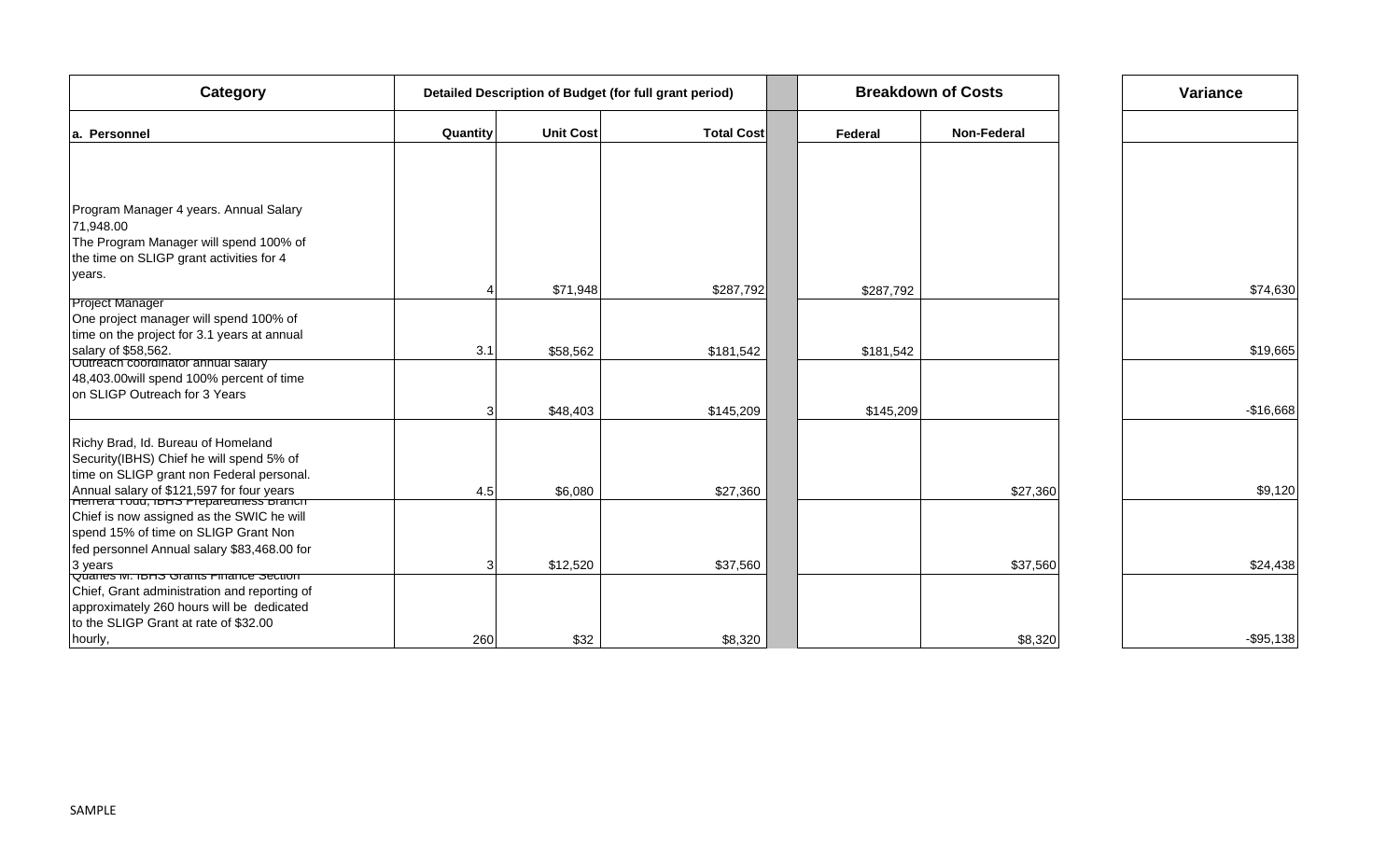|                                                                                    |           |                  |                   |           |             | $-$25,890$ |
|------------------------------------------------------------------------------------|-----------|------------------|-------------------|-----------|-------------|------------|
| <b>Total Revised Wages</b>                                                         |           |                  | \$687,783         | \$614,543 | \$73,240    | $-$9,843$  |
| b. Fringe Benefits                                                                 | Quantity  | <b>Unit Cost</b> | <b>Total Cost</b> | Federal   | Non-Federal |            |
|                                                                                    |           |                  |                   |           |             |            |
| The Program Manager will spend 100% of<br>the time on SLIGP grant activities for 4 |           |                  |                   |           |             |            |
|                                                                                    |           |                  |                   |           |             |            |
| years. Fringe includes health, vison and                                           |           |                  |                   |           |             |            |
| dental insurance, life insurance,                                                  | \$287,792 | 40%              | \$115,117         |           |             | \$38,378   |
| <b>Project Manager</b>                                                             |           |                  |                   | \$115,117 |             |            |
| Project manager will spend 100% of time                                            |           |                  |                   |           |             |            |
| on the project for 3.1 years.                                                      | \$181,542 | 40%              | \$72,617          | \$72,617  |             | \$14,341   |
| <b>Outreach coordinator will spend 100%</b>                                        |           |                  |                   |           |             |            |
| percent of time on SLIGP Outreach for 3                                            |           |                  |                   |           |             |            |
| Years                                                                              |           |                  |                   |           |             |            |
|                                                                                    | \$145,209 | 40%              | \$58,084          | \$58,084  |             | $-$192$    |
| Richy Brad, Id. Bureau of Homeland                                                 |           |                  |                   |           |             |            |
| Security(IBHS) Chief he will spend 5.% of                                          |           |                  |                   |           |             |            |
|                                                                                    | \$27,360  | 40%              | \$10,944          |           | \$10,944    | \$4,378    |
| time on SLIGP grant non Federal personal<br>Herrera Todd, IBHS Preparedness Branch |           |                  |                   |           |             |            |
| Chief is now assigned as the SWIC he will                                          |           |                  |                   |           |             |            |
| spend 15% of time on SLIGP Grant Non                                               |           |                  |                   |           |             |            |
| fed personnel                                                                      | \$37,560  | 40%              | \$15,024          |           | \$15,024    | \$10,300   |
| Quarles M. IBHS Grants Finance Section                                             |           |                  |                   |           |             |            |
| Chief, Grant administration and reporting                                          |           |                  |                   |           |             |            |
| 260 hours of time will be dedicated to the                                         |           |                  |                   |           |             |            |
| SLIGP Grant non federal personnel                                                  | \$8,320   | 40%              | \$3,328           |           | \$3,328     | $-$33,917$ |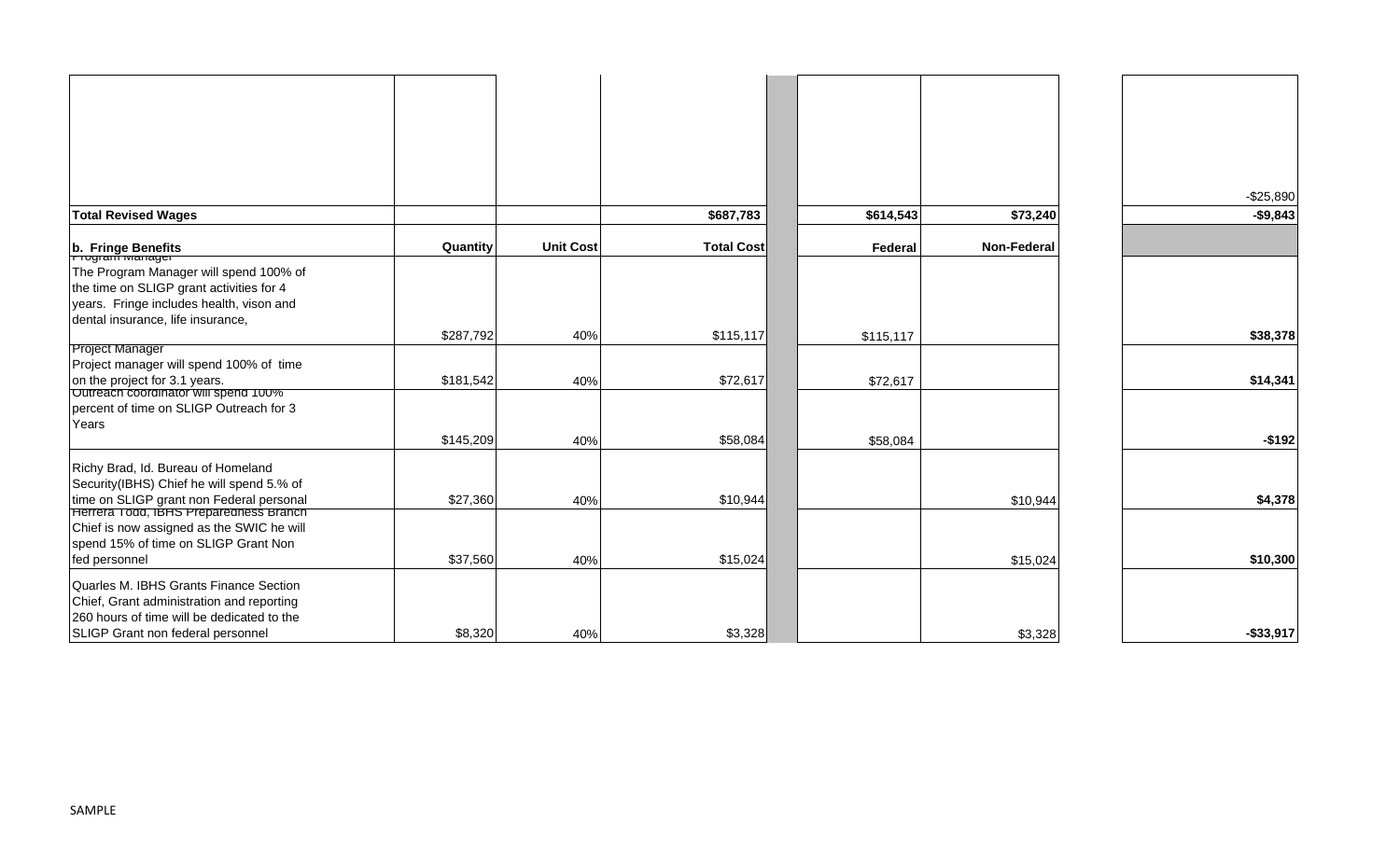|                                                                                                                                                                                                                                                                                                                                                                                                                                                                                                                                                                                                                                                                          | \$0.00   |                  |                   |           |                    |            |
|--------------------------------------------------------------------------------------------------------------------------------------------------------------------------------------------------------------------------------------------------------------------------------------------------------------------------------------------------------------------------------------------------------------------------------------------------------------------------------------------------------------------------------------------------------------------------------------------------------------------------------------------------------------------------|----------|------------------|-------------------|-----------|--------------------|------------|
|                                                                                                                                                                                                                                                                                                                                                                                                                                                                                                                                                                                                                                                                          |          | 40%              | \$0               |           | \$0                | $-$9,320$  |
| <b>Fringe Benefits Total</b>                                                                                                                                                                                                                                                                                                                                                                                                                                                                                                                                                                                                                                             |          |                  | \$275,113         | \$245,817 | \$29,296           | \$23,967   |
| c. Travel                                                                                                                                                                                                                                                                                                                                                                                                                                                                                                                                                                                                                                                                | Quantity | <b>Unit Cost</b> | <b>Total Cost</b> | Federal   | <b>Non-Federal</b> |            |
| In state travel for 3 SLIGP funded employees. Three<br>employees, traveling together, to take 3 trips per quarter<br>for 19 quarters for a total of 57 trips. The three<br>employees will share a rental car for each trip at \$46.20 a<br>day. Airfare for each traveler will be \$120.00, per diem<br>of \$46.00 a day for three days and lodging of \$94 a night<br>for two nights. There will be 57 trips with three travelers.<br>Costs of each for 3 employees trip is \$1,476.60. Totals<br>are as follows; airfare \$360, rental car \$138.60, per diem<br>\$414 and lodging of \$564 for total of \$1,476.60 for each<br>of the 57 trips for a total of 84,166. | 57       | \$1,476.6        | \$84,166          | \$84,166  |                    | $-$68,834$ |
| In state travel sponsored for 5 to 6 stakeholders (average<br>5.84) to attend FirstNet planning Committee (FPC)<br>meeting each quarter for a total of 19 quarters. The<br>stakeholders are to be sponsored for each of the 19<br>meetings for a total of 111 trips. Average cost per trip is<br>\$307.21 for 111 trips for a total of \$34,100 for the grant<br>period.                                                                                                                                                                                                                                                                                                 | 111      | \$307.21         | \$34,100          | \$34,100  |                    |            |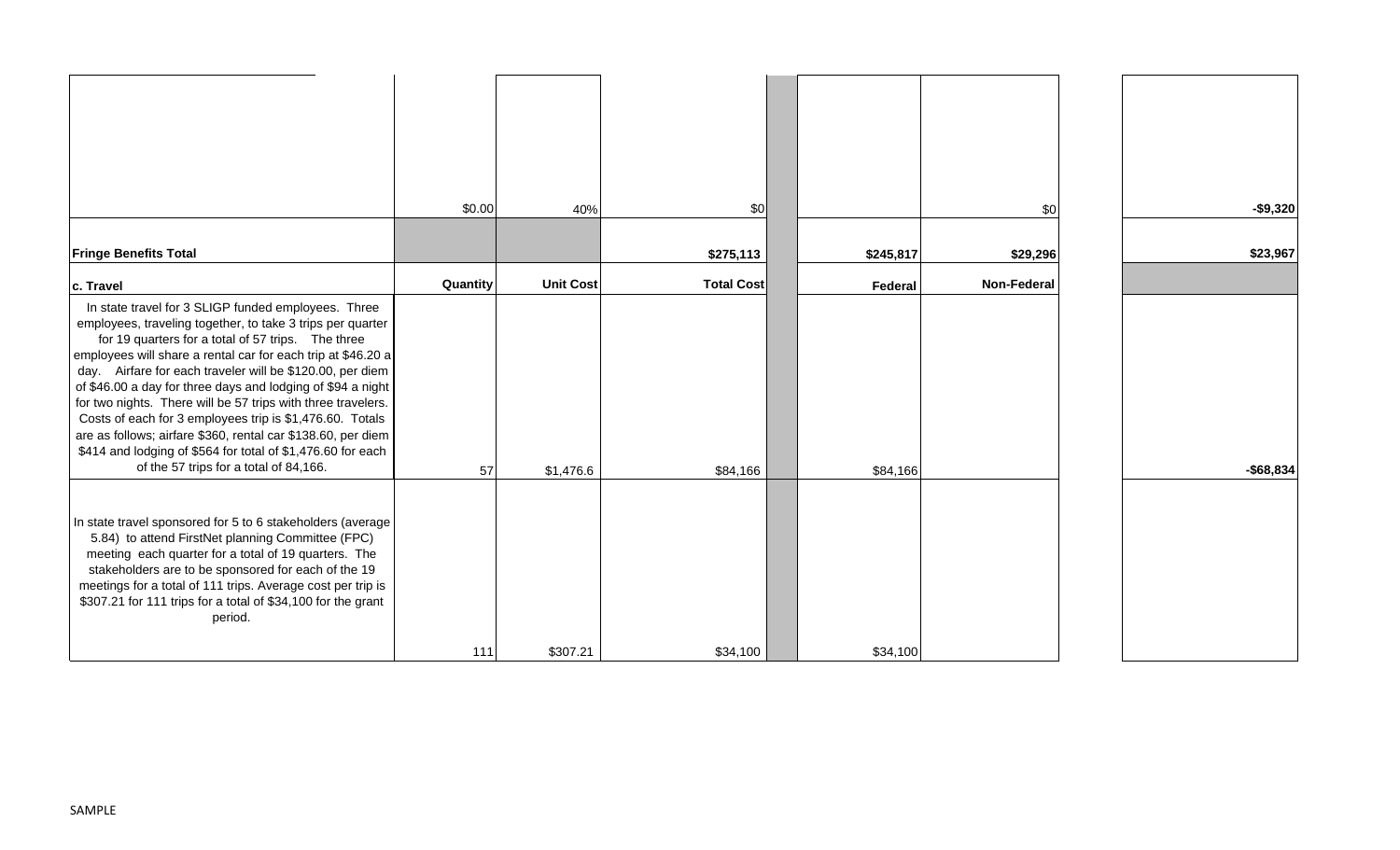| Out of state travel for regional and national meetings with<br>FirstNet. Sponsored stake holders and 3 employeees for |           |                  |                   |           |                    |              |
|-----------------------------------------------------------------------------------------------------------------------|-----------|------------------|-------------------|-----------|--------------------|--------------|
| a total of fifteen attendees will attend annual meeting for                                                           |           |                  |                   |           |                    |              |
| four years. Total number of meetings is 60 at a cost of                                                               |           |                  |                   |           |                    |              |
| \$1,313 including \$800 round trip air fare, \$300 total                                                              |           |                  |                   |           |                    |              |
| lodging for two nights and estimated per diem of \$213 at                                                             |           |                  |                   |           |                    |              |
| \$71 a day for three days.                                                                                            | 60        | \$1,313          | \$78,780          | \$78,780  |                    | \$78,780     |
| <b>Total Travel</b>                                                                                                   |           |                  | \$197,046         | \$197,046 | \$0                | \$44,046     |
|                                                                                                                       |           |                  |                   |           |                    |              |
| d. Equipment                                                                                                          | Quantity  | <b>Unit Cost</b> | <b>Total Cost</b> | Federal   | <b>Non-Federal</b> |              |
| N/A                                                                                                                   |           | \$0              | \$0               | \$0       |                    |              |
| <b>Total Equipment</b>                                                                                                |           |                  | \$0               | \$0       | \$0                | \$0          |
|                                                                                                                       |           |                  |                   |           |                    |              |
| e. Supplies                                                                                                           | Quantity  | <b>Unit Cost</b> | <b>Total Cost</b> | Federal   | Non-Federal        |              |
| Outreach supplies to include but not limited                                                                          |           |                  |                   |           |                    |              |
| to, flyers, CD's, binders, memory sticks,                                                                             |           |                  |                   |           |                    |              |
| estimated at 1750.00 x 16 quarters                                                                                    | 16        | \$1,750          | \$28,000          | \$28,000  |                    | \$3,852      |
|                                                                                                                       |           |                  |                   |           |                    |              |
| General Office supplies, to include but not                                                                           |           |                  |                   |           |                    |              |
| limited to copy paper, pens, binders, etc -                                                                           |           |                  |                   |           |                    |              |
| average estimate \$65.00 per month                                                                                    | 52 months | \$65             | \$3,380           | \$3,380   |                    | $-$ \$99,605 |
| Laptops, hardware, and initial start-up up                                                                            |           |                  |                   |           |                    |              |
| costs for 3 Laptops                                                                                                   | 3         | \$3,107.67       | \$9,323           | \$9,323   |                    | \$9,323      |
| <b>Total Supplies</b>                                                                                                 |           |                  | \$40,703          | \$40,703  | \$0                | $-$ \$86,430 |
| f. Contractual                                                                                                        | Quantity  | <b>Unit Cost</b> | <b>Total Cost</b> | Federal   | <b>Non-Federal</b> |              |
|                                                                                                                       |           |                  |                   |           |                    |              |
| No contract administrative assistant will be                                                                          |           |                  |                   |           |                    |              |
| used                                                                                                                  |           |                  |                   |           |                    | $-$159,891$  |
|                                                                                                                       |           |                  |                   |           |                    |              |
| Legal Counsel                                                                                                         | 250 hours | \$75             | \$18,750          | \$18,750  |                    | $-$ \$66,250 |
|                                                                                                                       |           |                  |                   |           |                    |              |
| <b>Technical Consultant</b>                                                                                           | 15 hours  | \$95             | \$1,425           | \$1,425   |                    | $-$ \$38,575 |
| Marketing Consuitant: Outreach campaign<br>strategy, government official planning.                                    |           |                  |                   |           |                    |              |
| Consultant to liaison and reach out to                                                                                |           |                  |                   |           |                    |              |
| government officials                                                                                                  | 300 hours | \$200            | \$60,000          | \$60,000  |                    | \$0          |
|                                                                                                                       |           |                  |                   |           |                    |              |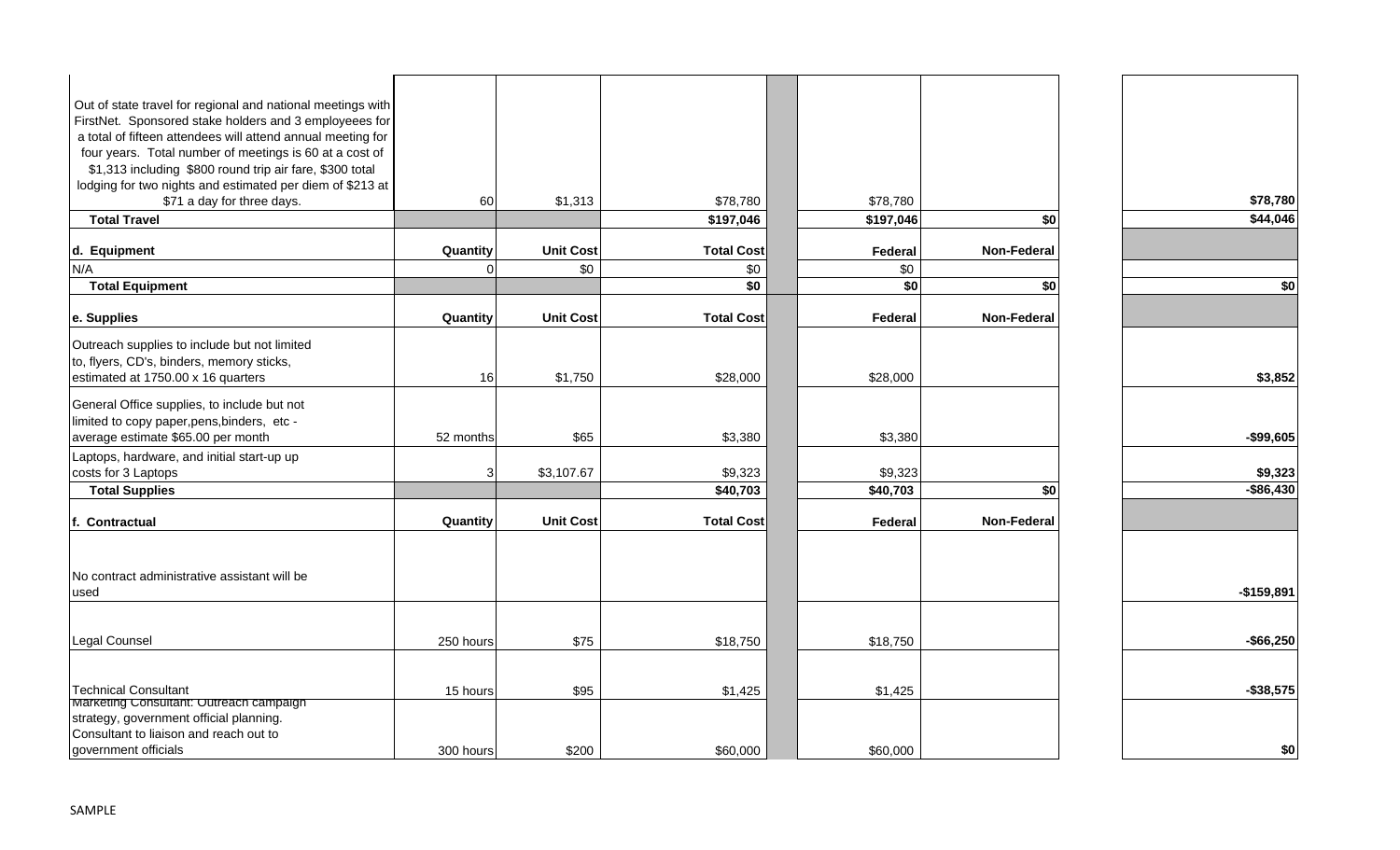| Website content development /data<br>collection analysis and reporting, outreach |           |                                     |                   |           |                    |             |
|----------------------------------------------------------------------------------|-----------|-------------------------------------|-------------------|-----------|--------------------|-------------|
| development, outreach materials in                                               |           |                                     |                   |           |                    |             |
|                                                                                  | 2134      | \$89                                | \$189,926         | \$189,926 |                    | \$162,926   |
| support of Phase II program requirements<br>Comerence Room remar @ 4 per year,   |           |                                     |                   |           |                    |             |
| average cost of 400.00 for planning                                              |           |                                     |                   |           |                    |             |
| meetings, 2 per year for workshops                                               |           |                                     |                   |           |                    |             |
| average cost of 400.00, and a total of 6 per                                     |           |                                     |                   |           |                    |             |
| year 2400.00                                                                     | 24        | \$400                               | \$9,600           | \$9,600   |                    | $-$17,400$  |
| <b>Total Contractual</b>                                                         |           |                                     | \$279,701         | \$279,701 | \$0                | $-$119,190$ |
| g. Construction                                                                  | Quantity  | <b>Unit Cost</b>                    | <b>Total Cost</b> | Federal   | <b>Non-Federal</b> |             |
| N/A                                                                              |           |                                     | \$0               |           |                    |             |
| <b>Total Construction</b>                                                        |           |                                     | \$0               | \$0       | \$0                | \$0         |
|                                                                                  |           |                                     |                   |           |                    |             |
| h. Other                                                                         | Quantity  | <b>Unit Cost</b>                    | <b>Total Cost</b> | Federal   | <b>Non-Federal</b> |             |
| See attached Narrative for breakouts ;                                           |           |                                     |                   |           |                    |             |
| Meeting attendance time: Local                                                   |           |                                     |                   |           |                    |             |
| representatives attending                                                        |           |                                     |                   |           |                    |             |
| DIGB, EMW, LEPC, Hazmat Teams, ECC,                                              |           | "varoius see " various see          |                   |           |                    |             |
| stakeholder outreach and data collection.                                        |           | budget narrative" budget narrative" | \$112,912         |           | \$112,912          | \$64,389    |
| office space \$1.21 per square ft. per month                                     |           |                                     |                   |           |                    |             |
| 650 square feet                                                                  | 53 months | \$786.00                            | \$41,658          |           | \$41,658           | \$13,362    |
| Software license fees, 3 employees                                               |           |                                     |                   |           |                    |             |
| average 101.60 annually each                                                     | 3 years   | \$305                               | \$915             | \$915     |                    | $-$76,260$  |
| <b>Grant Management Training course 1</b>                                        |           |                                     |                   |           |                    |             |
| SLIGP funded employee 2 courses @                                                |           |                                     |                   |           |                    |             |
| 800.00 each                                                                      | 2         | \$800.00                            | \$1,600           | \$1,600   |                    | \$1,600     |
|                                                                                  |           |                                     |                   |           |                    |             |
| 3 cell phones at 59.00 monthly                                                   | 53 months | \$59                                | \$3,127           | \$3,127   |                    | $-$4,866$   |
| The Senior Communications Technician                                             |           |                                     |                   |           |                    |             |
| manages, maintains, and repairs                                                  |           |                                     |                   |           |                    |             |
| Telecommunications, Information                                                  |           |                                     |                   |           |                    |             |
| Technology, and Warning Systems located                                          |           |                                     |                   |           |                    |             |
| statewide and in the State Emergency                                             |           |                                     |                   |           |                    |             |
| Operations Center, that supports all                                             |           |                                     |                   |           |                    |             |
| functions and programs in Emergency                                              |           |                                     |                   |           |                    |             |
| Management. This position will provide                                           |           |                                     |                   |           |                    |             |
| technical assistance throughout the grant                                        |           |                                     |                   |           |                    |             |
| by attending DIGB, LEPC and EMW                                                  |           |                                     |                   |           |                    |             |
| meetings for approximately 1,049 hours.                                          |           |                                     |                   |           |                    |             |
| Hourly rate of wage and fringe is \$51.11 for                                    |           |                                     |                   |           |                    |             |
| a total of \$53,614.                                                             | 1049      | \$51.11                             | \$53,614          |           | \$53,614           |             |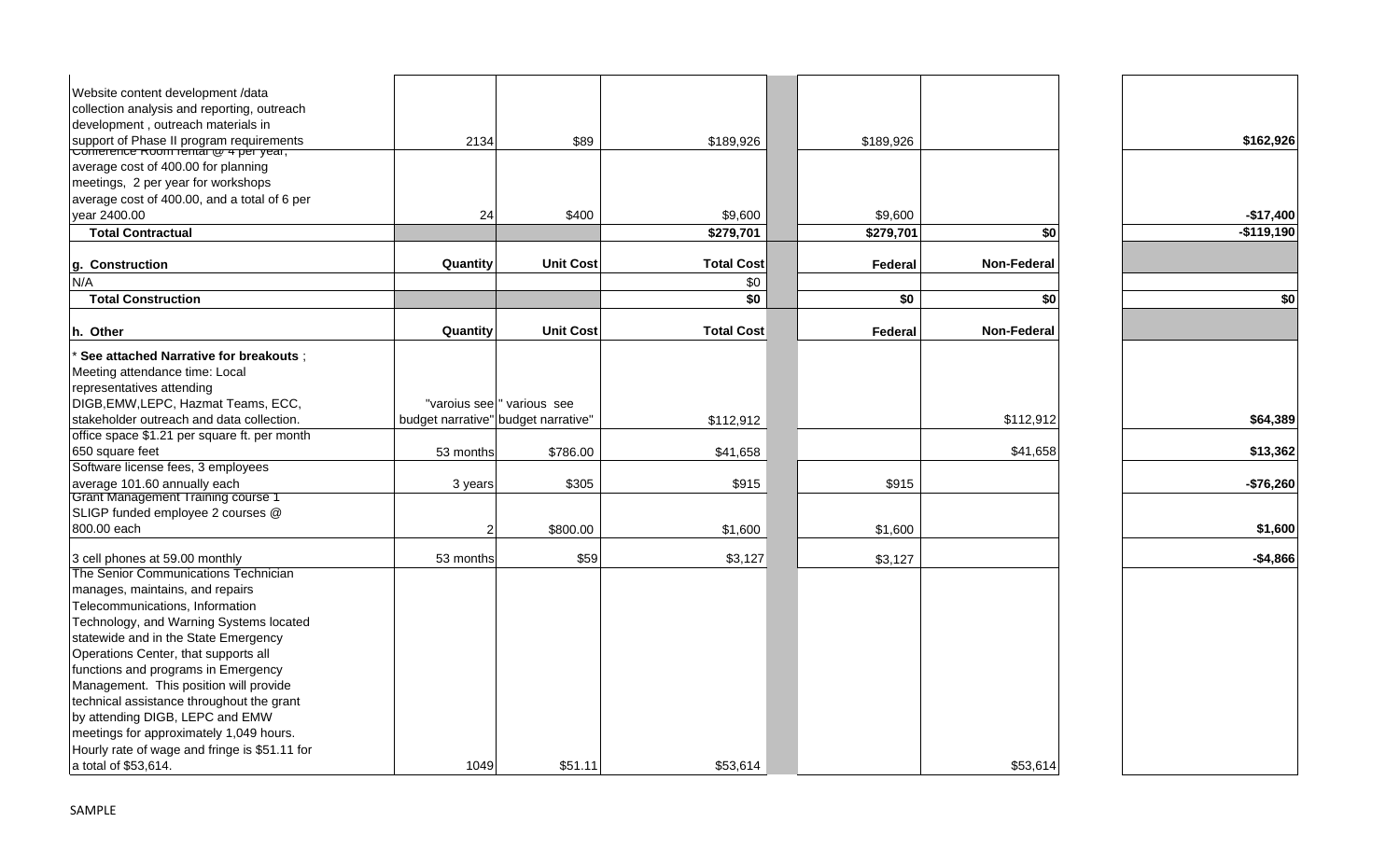| Chief coordinates between the state and                          |           |                  |                   |             |                    |            |
|------------------------------------------------------------------|-----------|------------------|-------------------|-------------|--------------------|------------|
| local use of public safety radio and                             |           |                  |                   |             |                    |            |
| transporting of emergency management                             |           |                  |                   |             |                    |            |
| and first responder data needs via the                           |           |                  |                   |             |                    |            |
| current state broadband network. This                            |           |                  |                   |             |                    |            |
| position will provide technical assistance                       |           |                  |                   |             |                    |            |
| throughout the grant by attending DIGB,                          |           |                  |                   |             |                    |            |
| LEPC and EMW meetings for                                        |           |                  |                   |             |                    |            |
| approximately 1,049 hours. Hourly rate of                        |           |                  |                   |             |                    |            |
| wage and fringe is \$54.81 for a total of                        |           |                  |                   |             |                    |            |
| \$57,496.                                                        | 1049      | \$54.81          | \$57,496          |             | \$57,496           |            |
| 7 Planning Committee members will meet                           |           |                  |                   |             |                    |            |
| once per quarter for 2 hours for 3 years for                     |           |                  |                   |             |                    |            |
| a total of 12 quarters and at 24 hours each                      |           |                  |                   |             |                    |            |
| for a total of 168 hours. Wages and fringe                       |           |                  |                   |             |                    |            |
| are actuals for average wage of \$25.86.                         | 168 hours | \$25.86          | \$4,344           |             | \$4,344            |            |
| State Government overhead Fees.                                  |           |                  |                   |             |                    |            |
| Overhead fees for central governmental                           |           |                  |                   |             |                    |            |
| services such as charges from the State                          |           |                  |                   |             |                    |            |
| Controllers Office for usage of the state                        |           |                  |                   |             |                    |            |
| pay system, accounting system, PCards,                           |           |                  |                   |             |                    |            |
| and other administrative charges.                                | 3 years   | \$3,500          | \$10,500          | \$10,500    |                    |            |
| <b>Total Other</b>                                               |           |                  | \$286,167         | \$16,142    | \$270,025          | \$124,180  |
| <b>Total Direct Charges</b>                                      |           |                  | \$1,766,513       | \$1,393,952 | \$372,561          | $-$23,269$ |
|                                                                  |           |                  |                   |             |                    |            |
| i. Indirect Costs                                                | Quantity  | <b>Unit Cost</b> | <b>Total Cost</b> | Federal     | <b>Non-Federal</b> |            |
| <b>Indirect Costs</b><br>10% of all SLIGP funded personnel wages |           |                  |                   |             |                    |            |
| and fringe. Indirect costs go to Military                        |           |                  |                   |             |                    |            |
| Division to pay salaries for personnel for IT                    |           |                  |                   |             |                    |            |
| which benefits the military division overall                     | \$962,896 | 10%              | \$96,290          | \$96,290    | \$0                | \$23,269   |
| <b>Total Indirect</b>                                            |           |                  | \$96,290          | \$96,290    | \$0                | \$23,269   |
| <b>TOTALS</b>                                                    |           |                  | \$1,862,803       | \$1,490,242 | \$372,561          | $-$ \$1    |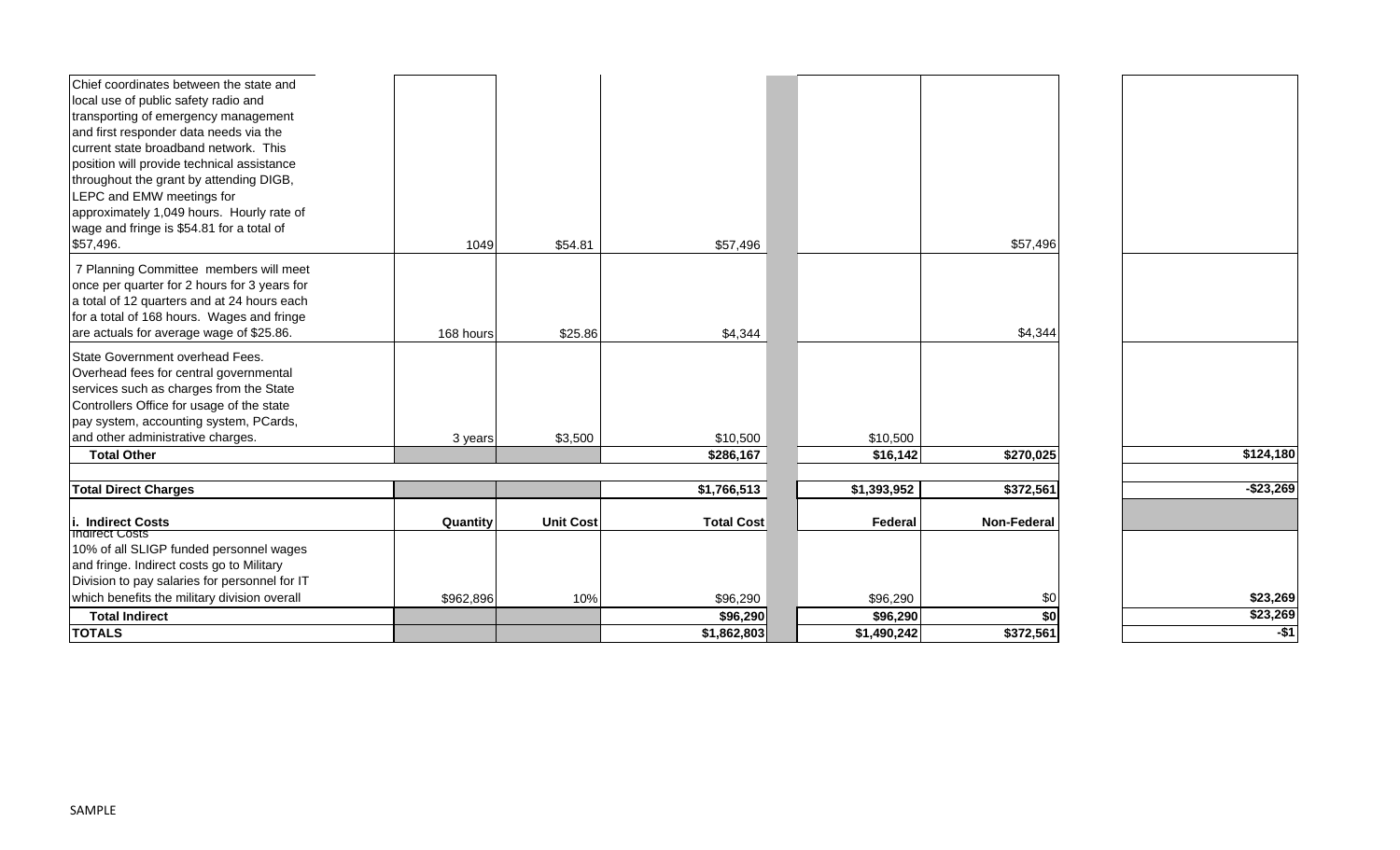## **State Local Implementation Grant Program (SLIGP) Budget Justification**

\$1,490,242 of federal funds are requested in order to assist the State of Idaho, local governments and tribal nations for planning a nationwide interoperable public safety broadband network. The federal funds will be matched with \$372,561 of non-federal funds in both hard (wages) and in-kind match. Each cost category is described below.

|                        |             | Non-      |                    |
|------------------------|-------------|-----------|--------------------|
|                        | Federal     | Federal   | <b>Grant Total</b> |
|                        | \$1,490,242 | \$372,561 | \$1,862,803        |
|                        |             |           |                    |
| Wages                  | \$614,543   | \$73,240  | \$687,783          |
| Fringe                 | \$245,817   | \$29,296  | \$275,113          |
| Equipment              | \$0         | \$0       | \$0                |
| Travel                 | \$197,046   | \$0       | \$197,046          |
| <b>Supplies</b>        | \$40,703    | \$0       | \$40,703           |
| Consultant/Contractual | \$279,701   | \$0       | \$279,701          |
| Other                  | \$16,142    | \$270,025 | \$286,167          |
| Indirect               | \$96,290    | \$0       | \$96,290           |
|                        | \$1,490,242 | \$372,561 | \$1,862,803        |

### **Wages**

#### **Federal Personnel**

The three positions for SLIGP grants are Program Manager (Robert Feeley), Project Manager (Brent Larson), and Data Collection and Outreach Coordinator (Robbie Mace). Wages are calculated using the Idaho Military Division wage scale.

### **Non-Federal Personnel**

Brad Richy as the Chief of the Idaho Bureau of Homeland Security (IBHS) is directly responsible for Idaho emergency readiness and preparedness planning in support of the Idaho Homeland Security and Emergency Management Strategies. He serves as the alternate Homeland Security Advisor and principal Emergency Management Advisor to the Governor and Adjutant General. As the Governor's Authorized Representative, the Chief acts as the single point of contact for all federal, regional, and state emergency management activities as well as the State single point of contact (SPOC) for FirstNet in Idaho. Additionally, the IBHS Chief serves as the State Administrative Agent overseeing implementation and compliance of all eligible Department of Homeland Security sponsored grants.

Annual salary of \$121,597. He will spend 5% of time on oversight = \$6,080 annually for 4.5 years for a total of \$27,360.

Todd Herrera, IBHS Preparedness and Protection Branch Chief, is the Statewide Interoperability Coordinator (SWIC). The SWIC is tasked with providing technical support and ensures coordination between the Emergency Communications Commission, the Statewide Interoperability Executive Council, and the Idaho FirstNet Planning Committee. These three (3) major groups provide the forums used to garner and disseminate information relating to public safety communications.

Annual Salary of \$83,468 of which the SWIC will dedicate 15% of his time to FirstNet or \$12,520 annually for three years.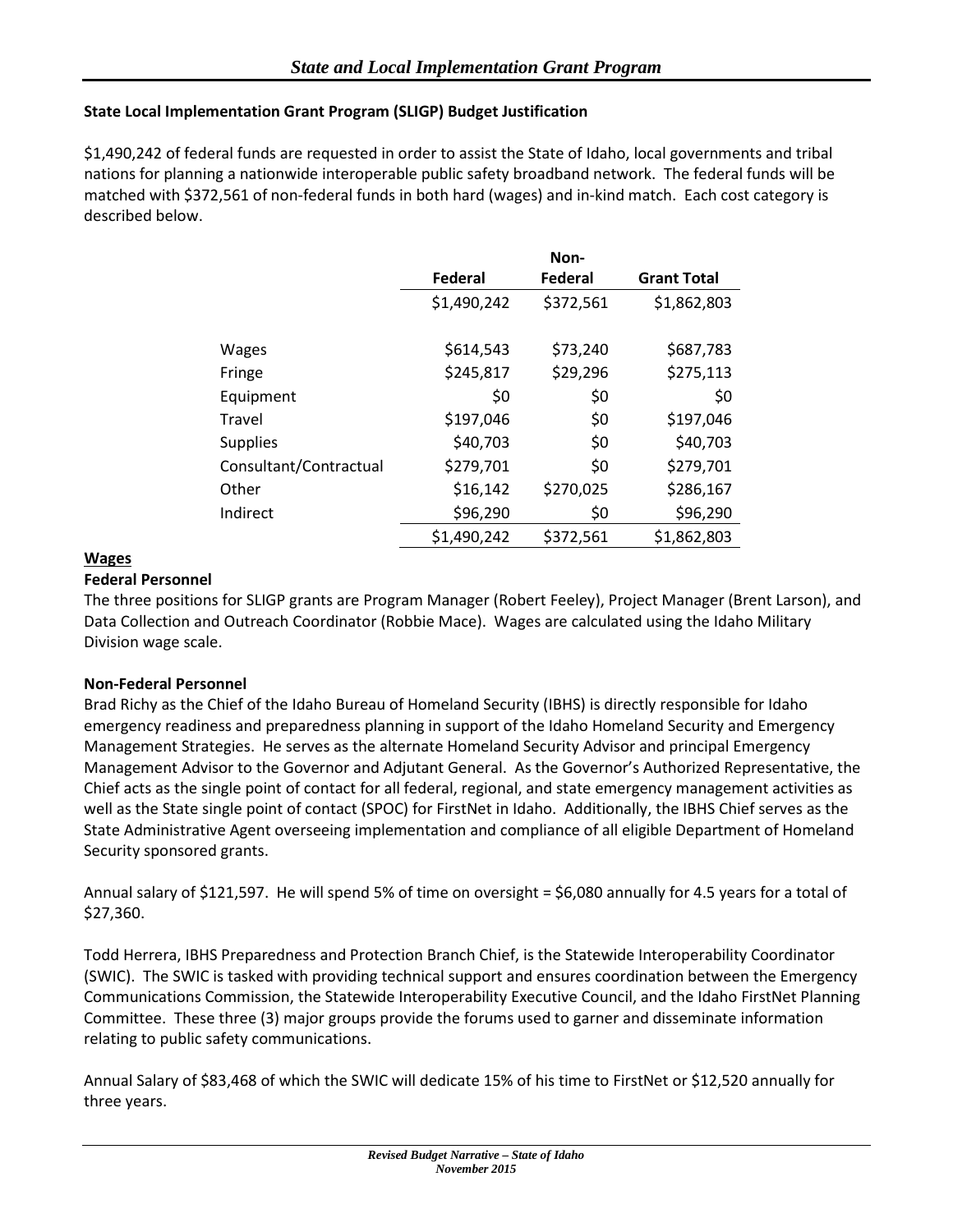Mary Quarles is the Finance Section Chief for the IBHS grants management office. Mary's position is responsible for Financial and Reporting of all grants.

Hourly rate \$32.00 per hour, approximately 260 hours spent in fiscal administration and quarterly report preparation for a total of \$8,320 for the life of the grant.

### **Non-Federal Personnel:**

| Richy, Brad   | 5% of time dedicated to SLIGP      |
|---------------|------------------------------------|
| Herrera, Todd | 15% of time dedicated to SLIGP     |
| Quarles, Mary | 260 hours total dedicated to SLIGP |

|       | Federal   | Non-Federal |
|-------|-----------|-------------|
| Wages | \$614,543 | \$73,240    |

#### **Fringe Benefits**

The fringe benefit rate is based on the average of fringe benefits across the Idaho Bureau of Homeland, which is an average of 38-44%. An average of 40% was used for IBHS employees. Benefit rates are the same percentage of an employee's salary, with one exception. Health insurance is not based on a percentage of earnings. It is a flat amount no matter what the wages an employee earns. Therefore, an employee who earns \$14.00 an hour will have a higher fringe rate than an employee who earns \$40.00 per hour.

|        | Federal   | Non-Federal |
|--------|-----------|-------------|
| Fringe | \$245,817 | \$29,296    |

#### **Equipment**

There is no federal equipment to be purchased with this grant. There is no non-federal equipment.

|           | Federal | Non-Federal |
|-----------|---------|-------------|
| Equipment | S0      | \$0         |

### **Supplies**

Outreach supplies to include but not limited to CD's, binders, information handouts and memory sticks. Estimated amount is \$1,750 per quarter for 16 quarters for a total of \$28,000. General Office supplies to include but not limited to copy paper, pens, and binders at an average cost of \$65.per month for 52 months for a total of \$3,380.

Startup cost (3) three laptops at an average cost of \$3,107.67 for a total of \$9,323.

|                 | Federal  | Non-Federal |  |  |
|-----------------|----------|-------------|--|--|
| <b>Supplies</b> | \$40,703 | \$0         |  |  |

#### **Travel**

In state travel for 3 SLIGP funded employees. Three (3) employees, traveling together, for 3 trips per quarter for 19 quarters for a total of 57 trips. The three employees will share a rental car for each trip at \$46.20 a day. Airfare for each traveler will be \$120, per diem of \$46 a day for three days and lodging of \$94 a night for two nights. There will be 57 trips with three travelers. Costs of each trip for 3 employees trip is \$1,476.60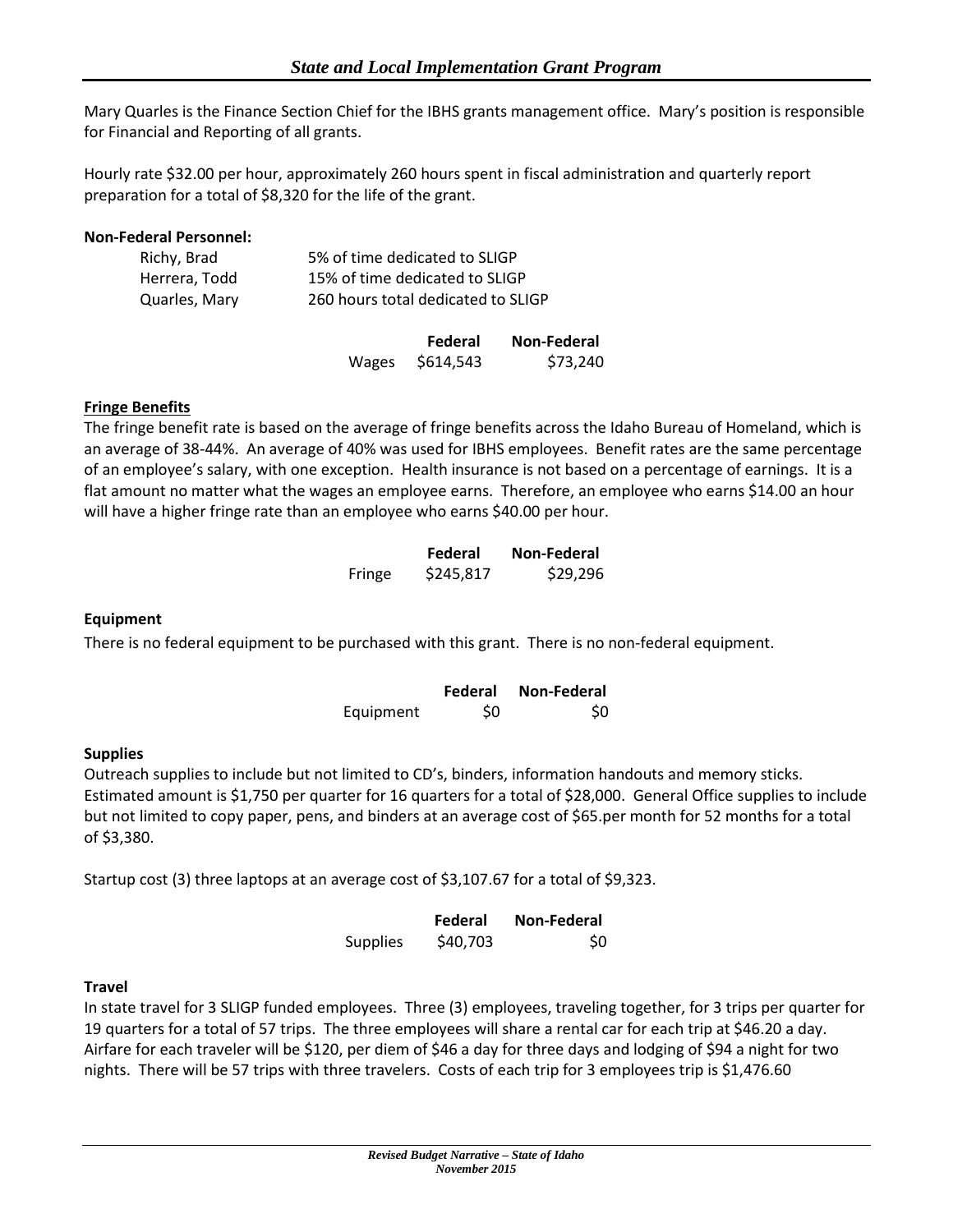| <b>Cost Per Trip</b> |                                                |          |          |            |  |  |  |  |  |  |  |
|----------------------|------------------------------------------------|----------|----------|------------|--|--|--|--|--|--|--|
|                      | <b>Rental Car</b><br><b>Airfare</b><br>Lodging |          |          |            |  |  |  |  |  |  |  |
| Day One              | \$180.00                                       | \$46.20  | \$282.00 | \$138.00   |  |  |  |  |  |  |  |
| Day Two              | \$0.00                                         | \$46.20  | \$282.00 | \$138.00   |  |  |  |  |  |  |  |
| Day three            | \$180.00                                       | \$46.20  |          | \$138.00   |  |  |  |  |  |  |  |
|                      | \$360.00                                       | \$138.60 | \$564.00 | \$414.00   |  |  |  |  |  |  |  |
|                      |                                                |          | TOTAL    | \$1,476.60 |  |  |  |  |  |  |  |

57 trips at \$1,476.60 for a total of \$84,166 for the grant period.

In state travel sponsored for approximately 5 to 6 stakeholders (average 5.84) to attend FirstNet planning Committee (FPC) meeting each quarter for a total of 19 quarters. The stakeholders are to be sponsored for each of the 19 meetings for a total of 111 trips. Average cost per trip is \$307.21 for 111 trips for a total of \$34,100 for the grant period.

Out of state travel for regional and national meetings with FirstNet. Sponsored stake holders and 3 employees for a total of 15 attendees will attend annual meeting for 4 years. Total number of meetings is 60 at a cost of \$1,313 including \$800 round trip air fare, \$300 total lodging for two nights and estimated per diem of \$213 at \$71 a day for three days. 60 trips at \$1,313 a trip for a total of \$78,780.

|        | Federal   | <b>Non-Federal</b> |
|--------|-----------|--------------------|
| Travel | \$197,046 | \$0                |

### **Contractual**

The federal contractual category includes legal counsel, technical consultants, marketing consultant, website development and conference room rentals.

Legal Consultant. 250 hours at \$75 an hour for a total of \$18,750 for the grant period.

Technical Consultant. 15 hours at \$95 an hour for a total of \$1,425 for the grant period.

Marketing Consultant. Contracted for outreach campaign strategy and government official planning. Contracted for 300 hours at \$200 an hour for a total of \$60,000 for the grant period.

Website Development. Contracted for website content development, data collection and analysis and reporting. Outreach development and materials in support of Phase II program requirements. Estimated hours of 2134 @ \$89.00 per hour for a total of \$189,926.

Conference Room Rental. 4 rooms per year for planning meetings and 2 rooms per year for workshops for a total of 6 rooms per year for a total of 24 rooms for 4 years. Average conference room rental is \$400 for a total of \$9,600 for the grant period.

|                        | Federal   | <b>Non-Federal</b> |  |  |
|------------------------|-----------|--------------------|--|--|
| Consultant/Contractual | \$279,701 | \$0                |  |  |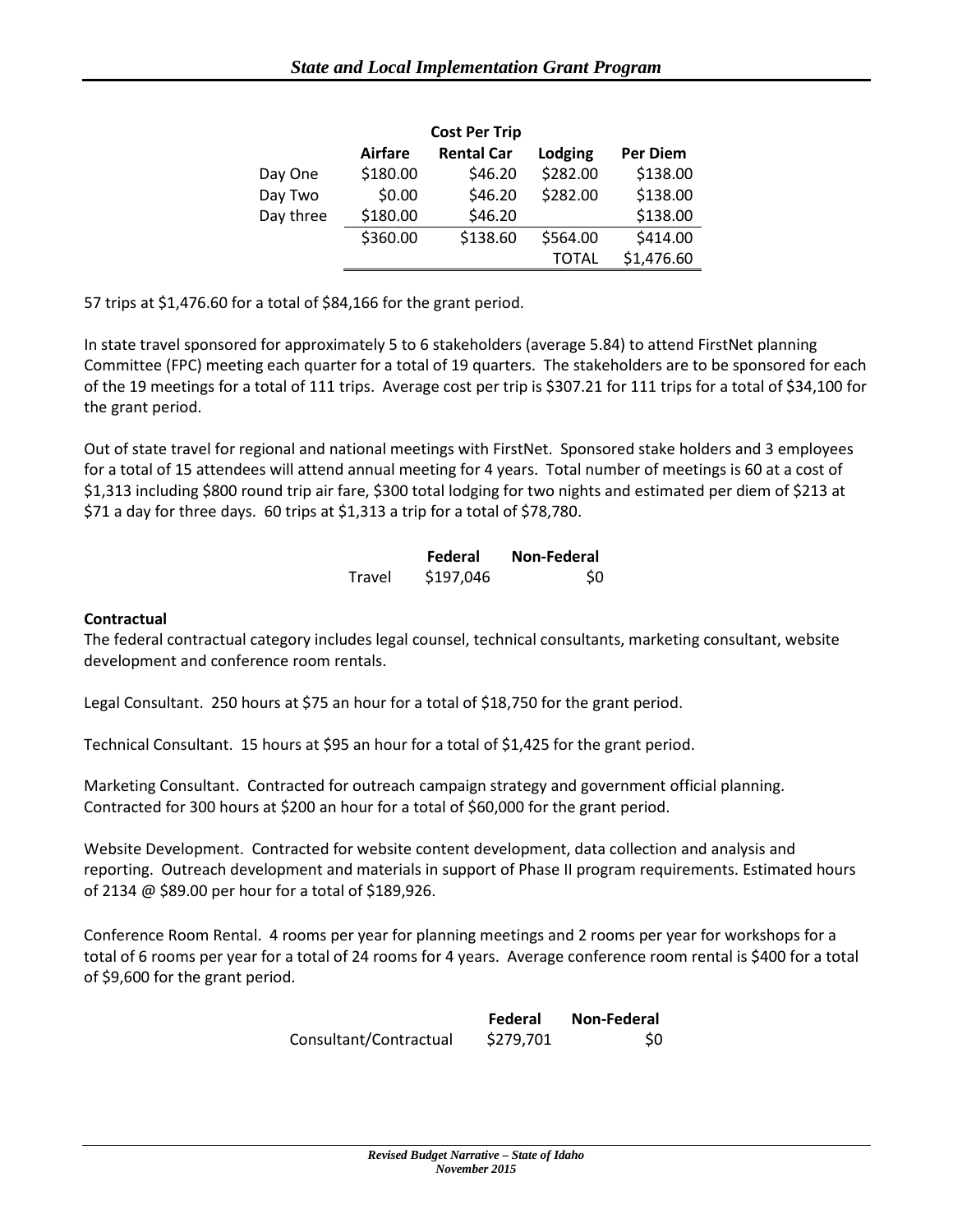# **Other**

In the Federal other category:

- 1. Software license fees for three employees include, Microsoft office, Adobe pro, SnagIt. etc. at an average annual cost of approximately \$101.60 per license. Total cost of \$915 for the grant period.
- 2. Grant Management Training: One employee to attend 2 SLIGP grant management courses at a cost of \$800 each for a total cost of \$1,600 for the grant period.
- 3. Three cell phones at a cost of \$59 per month for 53 months for a total of \$3,127 for the grant period.
- 4. State Government overhead: Charges for central governmental services including fees for Accounting system, state payroll system, state attorney general fees, state treasurer fees, and administrative rules average \$3,500 annually for a total of \$10,500 for the grant period.

In the Non-Federal category:

- 1. Office space provided to SLIGP staff. Commercial office rate in Boise is \$1.21 per square foot per month; office space is 650 square feet for 53 months for a total of \$41,658.
- 2. Ben Call as the Public Safety Communications Branch Chief is responsible for the state government infrastructure related to emergency public safety communications for the State of Idaho. As the PSC Branch Chief he coordinates between the state and local use of public safety radio and transporting of emergency management and first responder data needs via the current state broadband network. This position personnel cost are paid by another state agency, value of wages will be "booked" as soft match, he will provide technical assistance throughout the grant by attending DIGB, LEPC and EMW meetings for approximately 1,049 hours. Hourly rate of wage and fringe is \$54.81 for a total of \$57,496.
- 3. Robert Hugi is as the Senior Communications Technician. The Communications Section manages, maintains, and repairs Telecommunications, Information Technology, and Warning Systems located statewide and in the State Emergency Operations Center, that supports all functions and programs in Emergency Management. This position personnel cost are paid by another state agency, value of wages will be "booked" as soft match, he will provide technical assistance throughout the grant by attending DIGB, LEPC and EMW meetings for approximately 1,049 hours. Hourly rate of wage and fringe is \$51.11 for a total of \$53,614.
- 4. Seven planning committee members made up of different state agency representatives shall attend quarterly meetings for 2 hours each for a total of 12 quarters/meetings for a total of 24 hours each. Total cost will be based on actual wages and fringe for 168 hours at an average wage of \$25.86 for a total of \$4,344.
- 5. In-Kind Match: Non-federal attendees of meetings that will be conducted throughout the state. This in-kind time will be accounted for from the local participants from the meeting roster and agenda. Participant wages (wages only) will be collected by the meeting facilitator. This in-kind match will be collected contemporaneously and complied after each meeting. SLIGP personnel will give an average time of presentation will be 1 hour. Only the presentation time for the FirstNet program is to be used for volunteer soft match. Details for each type of meeting;

District Interoperable Governance Board (DIGB) Meeting: Ten (10) local representatives will attend six (6) meetings per year for four years for a total of 24 meetings. Each meeting will be two (2) hours long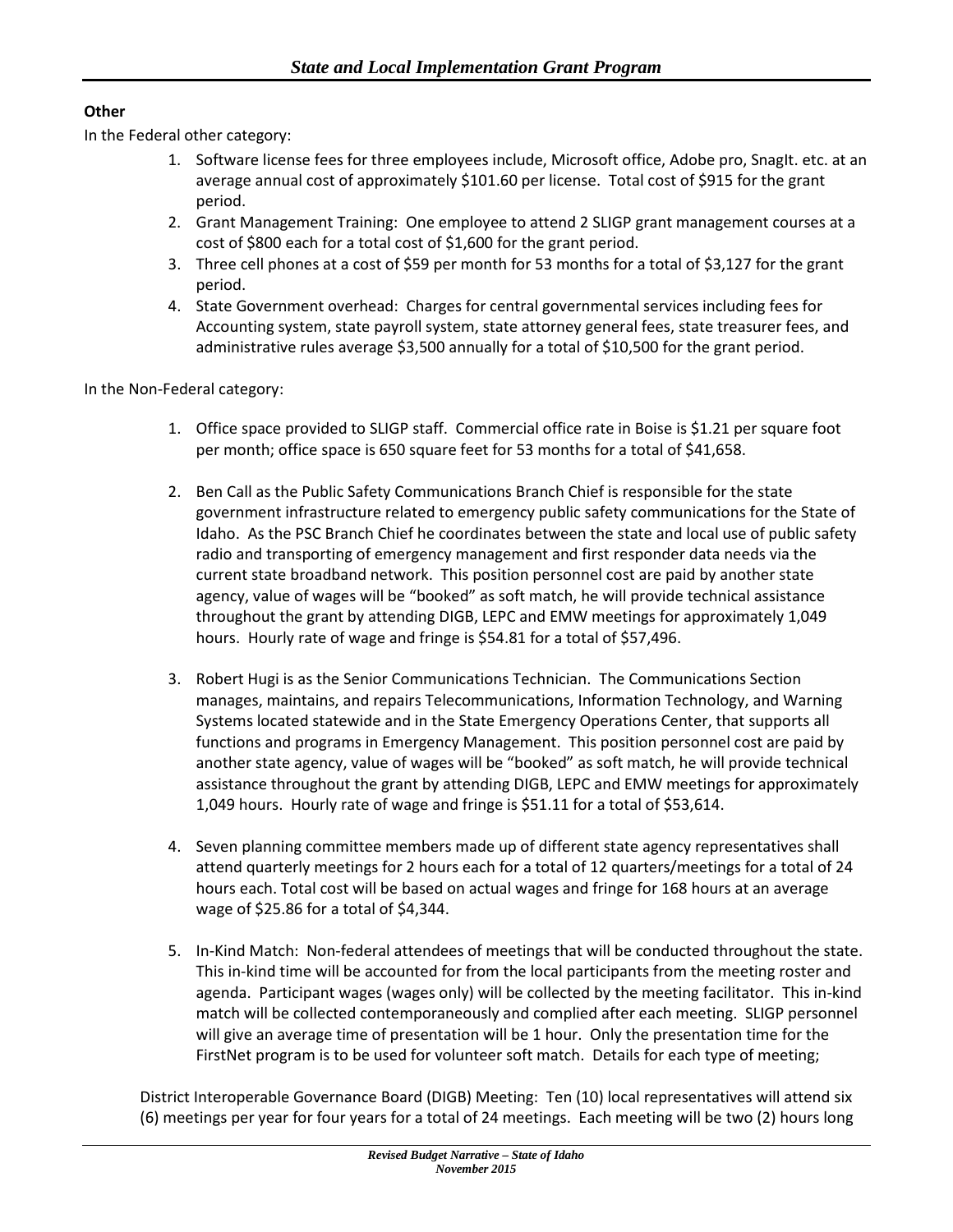and the average representative wage is \$32 per hour. (10 rep. mtg x 24 mtgs x 2 hours = 480 hours) \$15,360.

Emergency Management workshops (EMW): Six (6) local representatives will attend six (6) regional meetings each quarter for four (4) years for a total of 96 meetings. Meeting time one (1) hour. Average value of local wage is \$26 per hour. (6 rep x 96 mtgs x 1 hr = 576 hours) \$14,976.

Local Emergency Planning Committee (LEPC) meetings: Fifteen (15) local representatives will attend ten (10) meetings per year for four (4) years, 40 meetings total. Meeting time one (1) hour, average value of local wage is \$26 per hour, (15 rep x 40 mtgs x 1 hr = 600 hours) \$15,600.

Hazmat Team meetings: Fifteen (15) team lead local responders will attend four (4) meetings per year for four (4) years, 16 meetings total. Meeting time two (2) hours, average value of local wage is \$37 per hour (15 rep x 16 mtgs x 2 hrs = 480 hours) \$17,760.

Emergency Communication Commission Meetings: Twelve (12) Commission members four (4) meetings per year for four (4) years for a total of 16 meetings. Each meeting is one (1) hour long and the average wage is \$49.98 hourly (12 rep x 16 mtgs x 1 yr = 192 hours) \$9,596.

Contractor consultation activities with stakeholders for outreach and collection data, local representative average wage of \$20 per hour for an estimated 1,981 hours over two (2) years for a total of \$39,620.

Total meeting attendance \$112,912.

|       | Federal  | Non-Federal |
|-------|----------|-------------|
| Other | \$16,142 | \$270,025   |

### **Indirect**

Indirect is calculated at 10% of the federal and state wages and fringe for employees of the Idaho State Military Division and its associated budget units. The total state and federal wages and fringe are \$962,896 for a total indirect cost amount of \$96,290. Indirect costs are kept at the Accounting office of the Idaho State Military Division (Mil Div). IBHS is a branch under Mil Div. Indirect costs pay the wages of Mil Div personnel; this includes purchasing, IT and accounting.

|          | Federal  | Non-Federal |  |  |  |
|----------|----------|-------------|--|--|--|
| Indirect | \$96,290 | \$0         |  |  |  |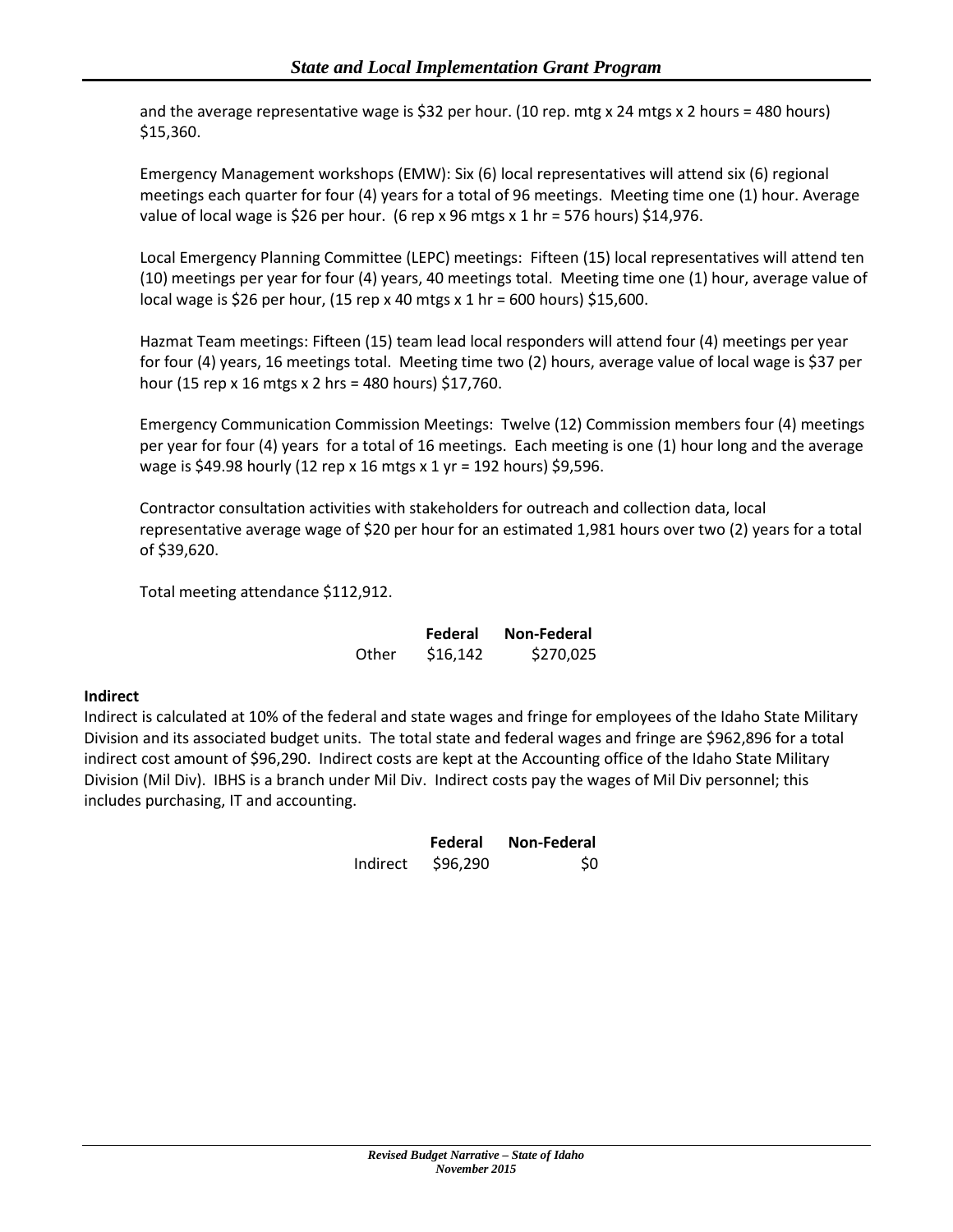# BUDGET INFORMATION - Non-Construction Programs OMB Approval No. 0348-0044

|                                                                               |               |                                    |              |     | <b>SECTION A - BUDGET SUMMARY</b>    |          |                                            |                    |    |              |
|-------------------------------------------------------------------------------|---------------|------------------------------------|--------------|-----|--------------------------------------|----------|--------------------------------------------|--------------------|----|--------------|
| <b>Grant Program</b><br>Catalog of Federal<br>Domestic Assistance<br>Function |               | <b>Estimated Unobligated Funds</b> |              |     | New or Revised Budget                |          |                                            |                    |    |              |
| or Activity<br>(a)                                                            | Number<br>(b) | Federal<br>(c)                     |              |     | Non-Federal<br>(d)                   |          | Federal<br>(e)                             | Non-Federal<br>(f) |    | Total<br>(g) |
| 1.2013 SLIGP                                                                  | 11.549        | \$                                 | 1,490,242.00 | 1\$ | 372,561.00                           | \$       |                                            | \$                 | S  | 1,862,803.00 |
| 2.                                                                            |               |                                    |              |     |                                      |          |                                            |                    |    | 0.00         |
| 3.                                                                            |               |                                    |              |     |                                      |          |                                            |                    |    | 0.00         |
| 4.                                                                            |               |                                    |              |     |                                      |          |                                            |                    |    | 0.00         |
| 5.<br>Totals                                                                  |               | \$                                 | 1,490,242.00 | \$  | 372,561.00                           |          | 0.00                                       | \$<br>0.00         | \$ | 1,862,803.00 |
|                                                                               |               |                                    |              |     | <b>SECTION B - BUDGET CATEGORIES</b> |          |                                            |                    |    |              |
| 6. Object Class Categories                                                    |               |                                    |              |     |                                      |          | <b>GRANT PROGRAM, FUNCTION OR ACTIVITY</b> |                    |    | Total        |
|                                                                               |               | (1)<br>Federal                     |              | (2) | <b>State</b>                         | (3)      |                                            |                    |    | (5)          |
| a. Personnel                                                                  |               | \$                                 | 614,543.00   | \$  | 73,240.00                            | <b>S</b> |                                            | \$                 | 5  | 687,783.00   |
| b. Fringe Benefits                                                            |               |                                    | 245,817.00   |     | 29,296.00                            |          |                                            |                    |    | 275,113.00   |
| c. Travel                                                                     |               |                                    | 197,046.00   |     | 0.00                                 |          |                                            |                    |    | 197,046.00   |
| d. Equipment                                                                  |               |                                    | 0.00         |     | 0.00                                 |          |                                            |                    |    | 0.00         |
| e. Supplies                                                                   |               |                                    | 40,703.00    |     | 0.00                                 |          |                                            |                    |    | 40,703.00    |
| f. Contractual                                                                |               |                                    | 279,701.00   |     | 0.00                                 |          |                                            |                    |    | 279,701.00   |
| g. Construction                                                               |               |                                    | 0.00         |     | 0.00                                 |          |                                            |                    |    | 0.00         |
| h. Other                                                                      |               |                                    | 16,142.00    |     | 270,025.00                           |          |                                            |                    |    | 286,167.00   |
| i. Total Direct Charges (sum of 6a-6h)                                        |               |                                    | 1,393,952.00 |     | 372,561.00                           |          | 0.00                                       | 0.00               |    | 1,766,513.00 |
| j. Indirect Charges                                                           |               |                                    | 96,290.00    |     | 0.00                                 |          |                                            |                    |    | 96,290.00    |
| k. TOTALS (sum of 6i and 6j)                                                  |               | S                                  | 1,490,242.00 |     | 372,561.00                           | \$       | 0.00                                       | \$<br>0.00         | \$ | 1,862,803.00 |
| 7. Program Income                                                             |               | S                                  |              | \$  |                                      | \$       |                                            | $$\mathfrak{S}$$   | S  | 0.00         |
|                                                                               |               |                                    |              |     |                                      |          |                                            |                    |    |              |

Authorized for Local Reproduction

Standard Form 424A (Rev. 7-97) Prescribed by OMB Circular A-102

Previous Edition Usable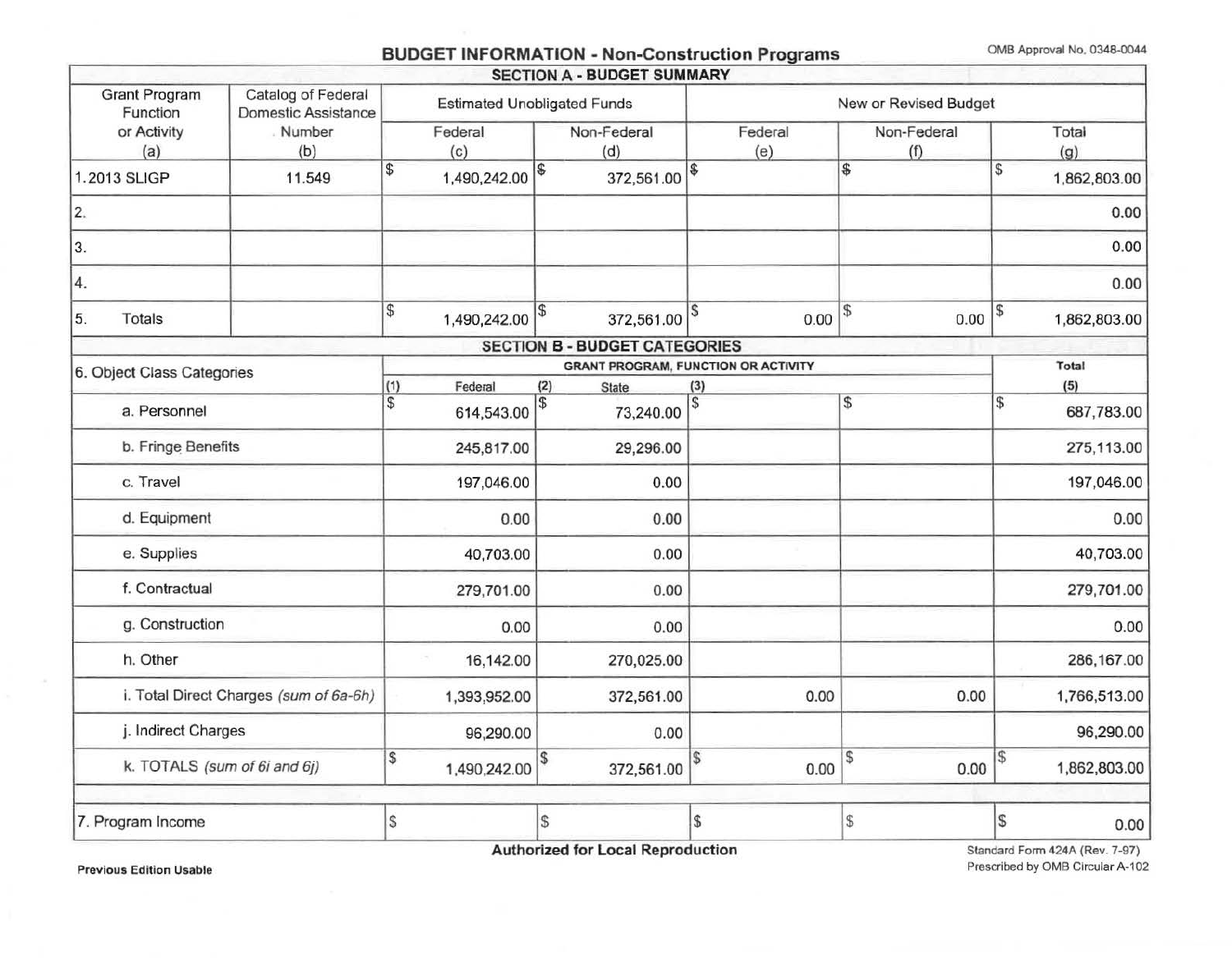|                                    |   |                           |                                | <b>SECTION C - NON-FEDERAL RESOURCES</b>    |    |                                                                                 |               |                   |               |             |
|------------------------------------|---|---------------------------|--------------------------------|---------------------------------------------|----|---------------------------------------------------------------------------------|---------------|-------------------|---------------|-------------|
| (a) Grant Program                  |   |                           |                                | (b) Applicant                               |    | (c) State                                                                       |               | (d) Other Sources |               | (e) TOTALS  |
| 8. 2013 SLIGP                      |   |                           | \$                             | 372,561.00 \$                               |    | $0.00$ \\$                                                                      |               |                   | $\mathbb{S}$  | 372,561.00  |
| 9.                                 |   |                           |                                |                                             |    |                                                                                 |               |                   |               | 0.00        |
| 10.                                |   |                           |                                |                                             |    |                                                                                 |               |                   |               | 0.00        |
| 11.                                |   |                           |                                |                                             |    |                                                                                 |               |                   |               | 0.00        |
| 12. TOTAL (sum of lines 8-11)      |   |                           | \$                             | 372,561.00 \$                               |    | $0.00$ \\$                                                                      |               | 0.00              | $\sqrt{3}$    | 372,561.00  |
|                                    |   |                           |                                | SECTION D - FORECASTED CASH NEEDS           |    |                                                                                 |               |                   |               |             |
|                                    |   | <b>Total for 1st Year</b> |                                | <b>1st Quarter</b>                          |    | 2nd Quarter                                                                     |               | 3rd Quarter       |               | 4th Quarter |
| 13. Federal                        | S | $0.00$ \$                 |                                |                                             | \$ |                                                                                 | $\mathcal{S}$ |                   | $\sqrt{3}$    |             |
| 14. Non-Federal                    |   | 0.00                      |                                |                                             |    |                                                                                 |               |                   |               |             |
| 15. TOTAL (sum of lines 13 and 14) | S | $0.00$ \$                 |                                | $0.00$ \$                                   |    | $0.00$   \$                                                                     |               | 0.00              | l\$           | 0.00        |
|                                    |   |                           |                                |                                             |    | SECTION E - BUDGET ESTIMATES OF FEDERAL FUNDS NEEDED FOR BALANCE OF THE PROJECT |               |                   |               |             |
| (a) Grant Program                  |   |                           | FUTURE FUNDING PERIODS (Years) |                                             |    |                                                                                 |               |                   |               |             |
|                                    |   |                           |                                | (b) First                                   |    | (c) Second                                                                      |               | (d) Third         |               | (e) Fourth  |
| 16.2013 SLIGP                      |   |                           | \$                             |                                             | \$ |                                                                                 | S)            |                   | <sup>\$</sup> |             |
| 17.                                |   |                           |                                |                                             |    |                                                                                 |               |                   |               |             |
| 18.                                |   |                           |                                |                                             |    |                                                                                 |               |                   |               |             |
| 19.                                |   |                           |                                |                                             |    |                                                                                 |               |                   |               |             |
| 20. TOTAL (sum of lines 16-19)     |   |                           | $\mathbb{S}$                   | $0.00$ \$                                   |    | $0.00$ $S$                                                                      |               | 0.00              | s             | 0.00        |
|                                    |   |                           |                                | <b>SECTION F - OTHER BUDGET INFORMATION</b> |    |                                                                                 |               |                   |               |             |
| 21. Direct Charges:                |   |                           |                                | 22. Indirect Charges:                       |    | Predetermined from 07/01/2014-06/30/2017                                        |               |                   |               |             |
| 23. Remarks:                       |   |                           |                                |                                             |    |                                                                                 |               |                   |               | 亞           |